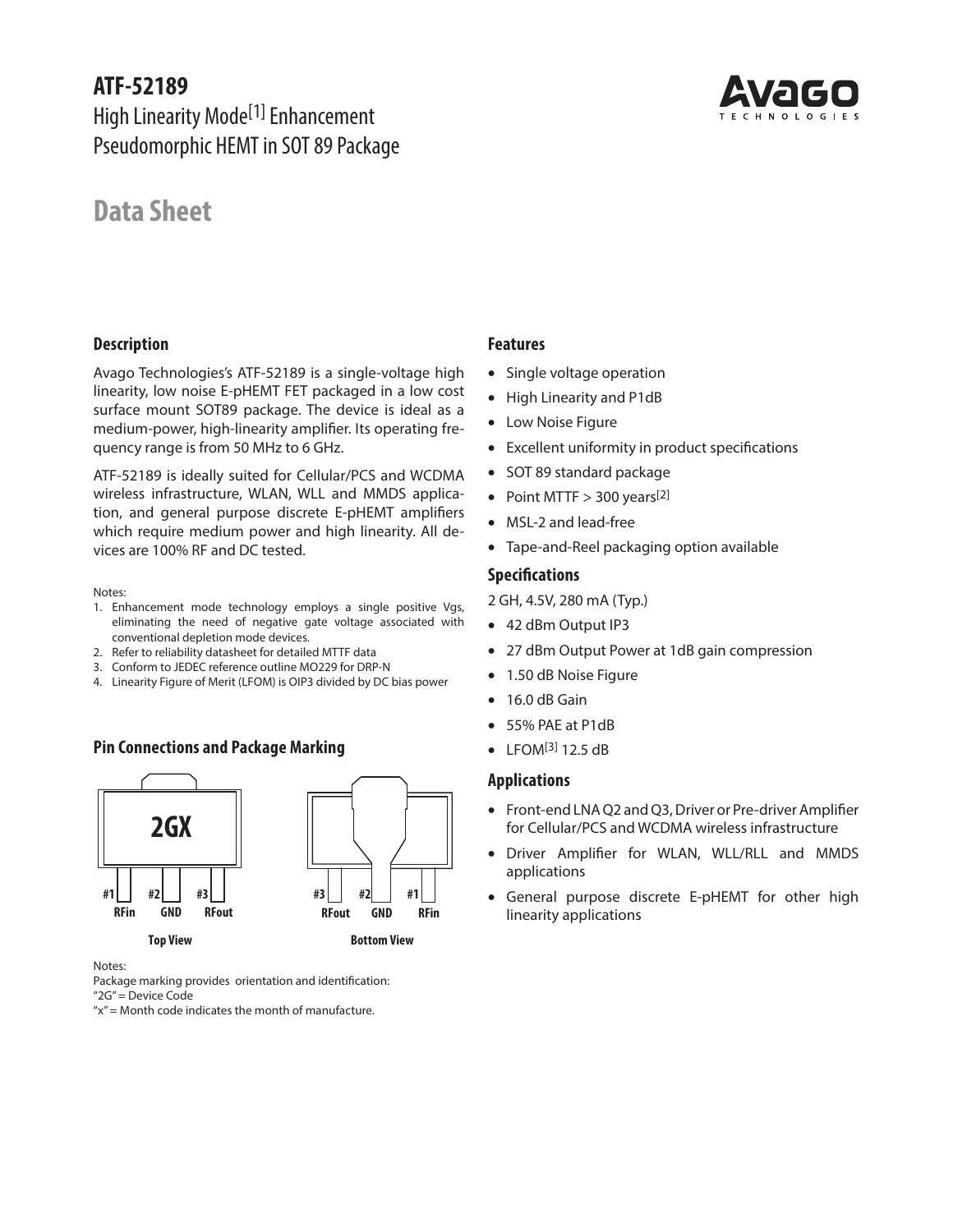## **ATF-52189 Absolute Maximum Ratings[1]**

| <b>Symbol</b>              | <b>Parameter</b>                       | <b>Units</b> | <b>Absolute</b><br><b>Maximum</b> |
|----------------------------|----------------------------------------|--------------|-----------------------------------|
| $V_{ds}$                   | Drain-Source Voltage <sup>[2]</sup>    | V            |                                   |
| $\rm V_{gs}$               | Gate-Source Voltage <sup>[2]</sup>     | V            | $-5$ to $1.0$                     |
| $\mathsf{V}_{\mathsf{gd}}$ | Gate Drain Voltage <sup>[2]</sup>      | V            | $-5$ to $1.0$                     |
| $I_{ds}$                   | Drain Current <sup>[2]</sup>           | mA           | 500                               |
| $I_{gs}$                   | <b>Gate Current</b>                    | mA           | 46                                |
| $P_{\text{diss}}$          | Total Power Dissipation <sup>[3]</sup> | W            | 1.5                               |
| $P_{\text{in max.}}$       | <b>RF Input Power</b>                  | dBm          | $+27$                             |
| $T_{ch}$                   | <b>Channel Temperature</b>             | °C           | 150                               |
| $T_{\text{stg}}$           | <b>Storage Temperature</b>             | °C           | $-65$ to 150                      |

**Notes:** 1. Operation of this device above any one of these parameters may cause permanent damage.  $\theta_{\mathrm{ch}\text{-}\mathrm{b}} = 52^{\circ} \mathrm{C} / \mathrm{W}$ 

**Thermal Resistance**[2,4]

2. Assuming DC quiescent conditions.

3. Board (package belly) temperature  $T_B$  is 25°C. Derate 19.25 mW/ $\degree$ C for T<sub>B</sub> > 72 $\degree$ C.

4. Channel-to-board thermal resistance measured using 150°C Liquid Crystal Measurement method.

## **ATF-52189 Electrical Specifications**

 $T_A = 25^{\circ}$ C, DC bias for RF parameters is Vds = 4.5V and Ids = 200 mA unless otherwise specified.

| <b>Symbol</b> | <b>Parameters and Test Conditions</b>           | <b>Units</b>                                                                                                  | Min.              | Typ.                             | Max.                 |                                                      |
|---------------|-------------------------------------------------|---------------------------------------------------------------------------------------------------------------|-------------------|----------------------------------|----------------------|------------------------------------------------------|
| Vgs           | <b>Operational Gate Voltage</b>                 | $Vds = 4.5V$ . Ids = 200 mA                                                                                   | $\mathsf{V}$      |                                  | 0.62                 | $\overline{\phantom{0}}$                             |
| Vth           | <b>Threshold Voltage</b>                        | $Vds = 4.5V$ . Ids = 16 mA                                                                                    | V                 |                                  | 0.28                 | $\overline{\phantom{0}}$                             |
| Ids           | <b>Drain to Source Current</b>                  | $Vds = 4.5V$ , $Vqs = 0V$                                                                                     | μA                |                                  | 14.8                 |                                                      |
| Gm            | Transconductance                                | Vds = 4.5V, Gm = $\Delta$ lds/ $\Delta$ Vgs;<br>$\Delta V$ gs = Vgs1 – Vgs2<br>$Vgs1 = 0.55V$ , $Vgs2 = 0.5V$ | mmho              |                                  | 1300                 |                                                      |
| lgss          | <b>Gate Leakage Current</b>                     | $Vds = 0V$ , $Vqs = -4V$                                                                                      | μA                | $-20.0$                          | 0.49                 | $\overline{\phantom{0}}$                             |
| <b>NF</b>     | Noise Figure                                    | $f = 2$ GHz<br>$f = 900$ MHz                                                                                  | dB<br>dB          | $\overline{\phantom{0}}$         | 1.50<br>1.25         |                                                      |
| G             | Gain <sup>[1]</sup>                             | $f = 2$ GHz<br>$f = 900$ MHz                                                                                  | dB<br>dB          | 14.8                             | 16.0<br>16.5         | 17.8                                                 |
| OIP3          | Output 3rd Order Intercept Point <sup>[1]</sup> | $f = 2$ GHz<br>$f = 900$ MHz                                                                                  | dBm<br>dBm        | 38.5                             | 42.0<br>42.0         |                                                      |
| P1dB          | Output 1dB Compressed <sup>[1]</sup>            | $f = 2$ GHz<br>$f = 900$ MHz                                                                                  | dBm<br>dBm        | 25.5                             | 27.0<br>27.2         |                                                      |
| PAE           | <b>Power Added Efficiency</b>                   | $f = 2$ GHz<br>$f = 900$ MHz                                                                                  | %<br>%            | 40.0<br>$\overline{\phantom{0}}$ | 55.0<br>50.0         | $\overline{\phantom{0}}$                             |
| <b>NF</b>     | Noise Figure                                    | $f=900$ MHz<br>$f=2.0$ GHz<br>$f=2.4$ GHz                                                                     | dB<br>dB<br>dB    | $\overline{\phantom{0}}$         | 1.25<br>1.50<br>1.60 | $\overline{\phantom{0}}$<br>$\overline{\phantom{0}}$ |
| G             | Gain <sup>[1]</sup>                             | $f=900$ MHz<br>$f=2.0$ GHz<br>$f=2.4$ GHz                                                                     | dB<br>dB<br>dB    | 14.8<br>$\overline{\phantom{m}}$ | 16.5<br>16.0<br>13.5 | $\overline{\phantom{0}}$<br>17.8                     |
| OIP3          | Output 3rd Order Intercept Point <sup>[1]</sup> | $f=900$ MHz<br>$f=2.0$ GHz<br>$f=2.4$ GHz                                                                     | dBm<br>dBm<br>dBm | 38.5                             | 42.0<br>42.0<br>41.0 | $\overline{\phantom{0}}$<br>$\qquad \qquad$          |
| P1dB          | Output 1dB Compressed <sup>[1]</sup>            | $f=900$ MHz<br>$f=2.0$ GHz<br>$f=2.4$ GHz                                                                     | dBm<br>dBm<br>dBm | 25.5                             | 27.2<br>27.0<br>26.0 |                                                      |

continued on next page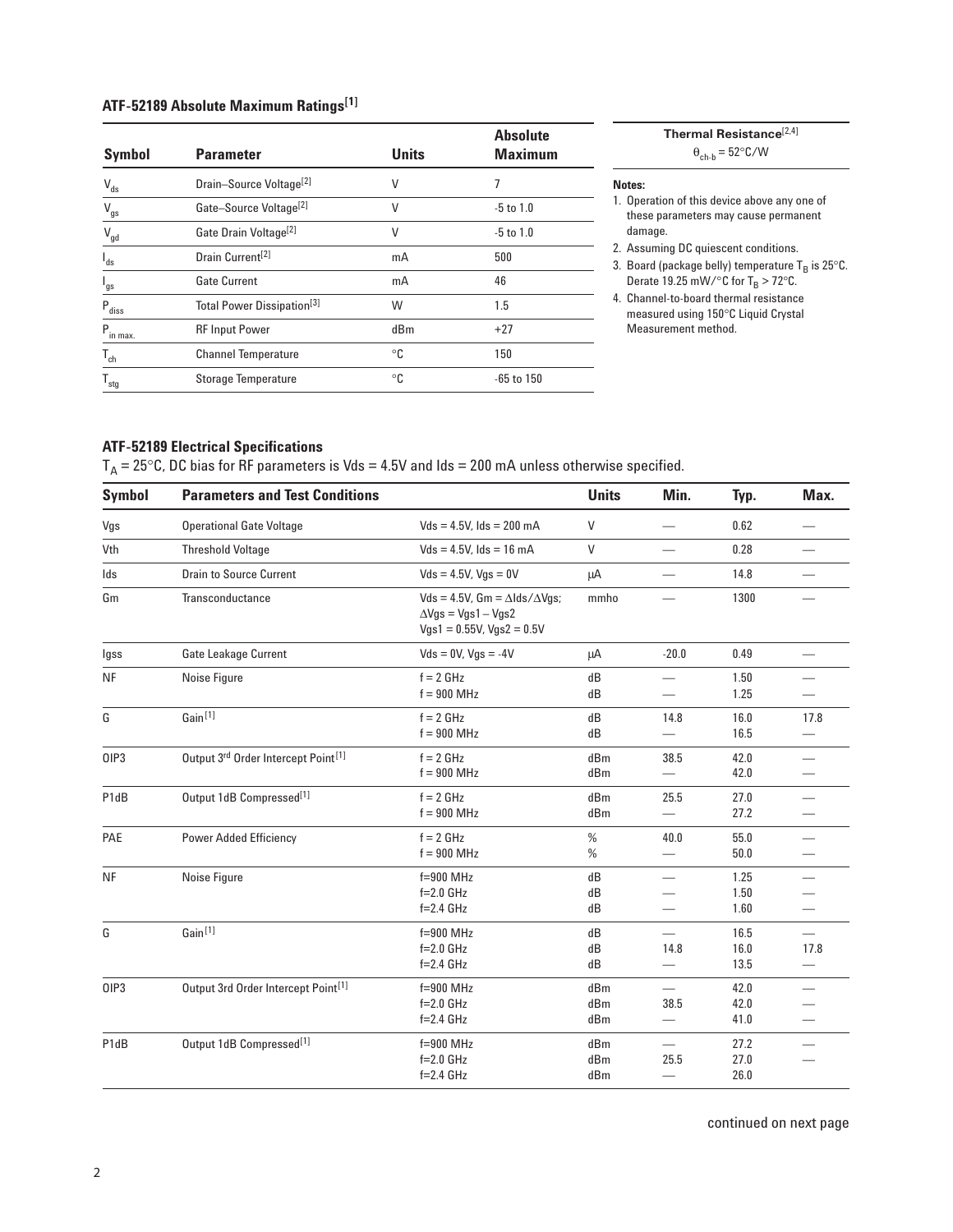| <b>Symbol</b> | <b>Parameters and Test Conditions</b>                           |                                                     | <b>Units</b> | Min.                             | Typ.                 | Max. |
|---------------|-----------------------------------------------------------------|-----------------------------------------------------|--------------|----------------------------------|----------------------|------|
| PAE           | <b>Power Added Efficiency</b>                                   | $f=900$ MHz<br>$f=2.0$ GHz<br>$f=2.4$ GHz           | %<br>%<br>%  | 40.0<br>$\overline{\phantom{a}}$ | 50.0<br>55.0<br>52.0 |      |
| ACLR          | <b>Adjacent Channel Leakage</b><br>Power Ratio <sup>[1,2]</sup> | Offset BW $=$ 5 MHz<br>Offset BW = $10 \text{ MHz}$ | dBc<br>dBc   | $\overline{\phantom{a}}$         | $-58.0$<br>$-66.0$   |      |

1. Measurements at 2 GHz obtained using production test board described in Figure 1.

2. ACLR test spec is based on 3GPP TS 25.141 V5.3.1 (2002-06)

- Test Model 1

- Active Channels: PCCPCH + SCH + CPICH + PICH + SCCPCH + 64 DPCH (SF=128)
- $-$  Freq = 2140 MHz
- $Pin = -8$  dBm
- Channel Integrate Bandwidth = 3.84 MHz



**Figure 1. Block diagram of the 2 GHz production test board used for NF, Gain, OIP3 , P1dB, PAE and ACLR measurements. This circuit achieves a trade-off between optimal OIP3, P1dB and VSWR. Circuit losses have been de-embedded from actual measurements.**

**Product Consistency Distribution Charts[1,2]**







**Figure 4. Gain @ 2 GHz, 4.5V, 200 mA. LSL = 14.8 dBm, Nominal = 16.1 dBm, USL = 17.8 dB.**



**Figure 3. P1dB @ 2 GHz, 4.5V, 200 mA. LSL = 25.5 dBm, Nominal = 27.1 dBm.**



**Figure 5. NF @ 2 GHz, 4.5V, 200 mA. Nominal = 1.5 dBm.**

#### **Notes:**

- 1. Distribution data sample size is 500 samples taken from 3 different wafers. Future wafers allocated to this product may have nominal values anywhere between the upper and lower limits.
- 2. Measurements are made on production test board, which represents a trade-off between optimal OIP3, P1dB and VSWR. Circuit losses have been de-embedded from actual measurements.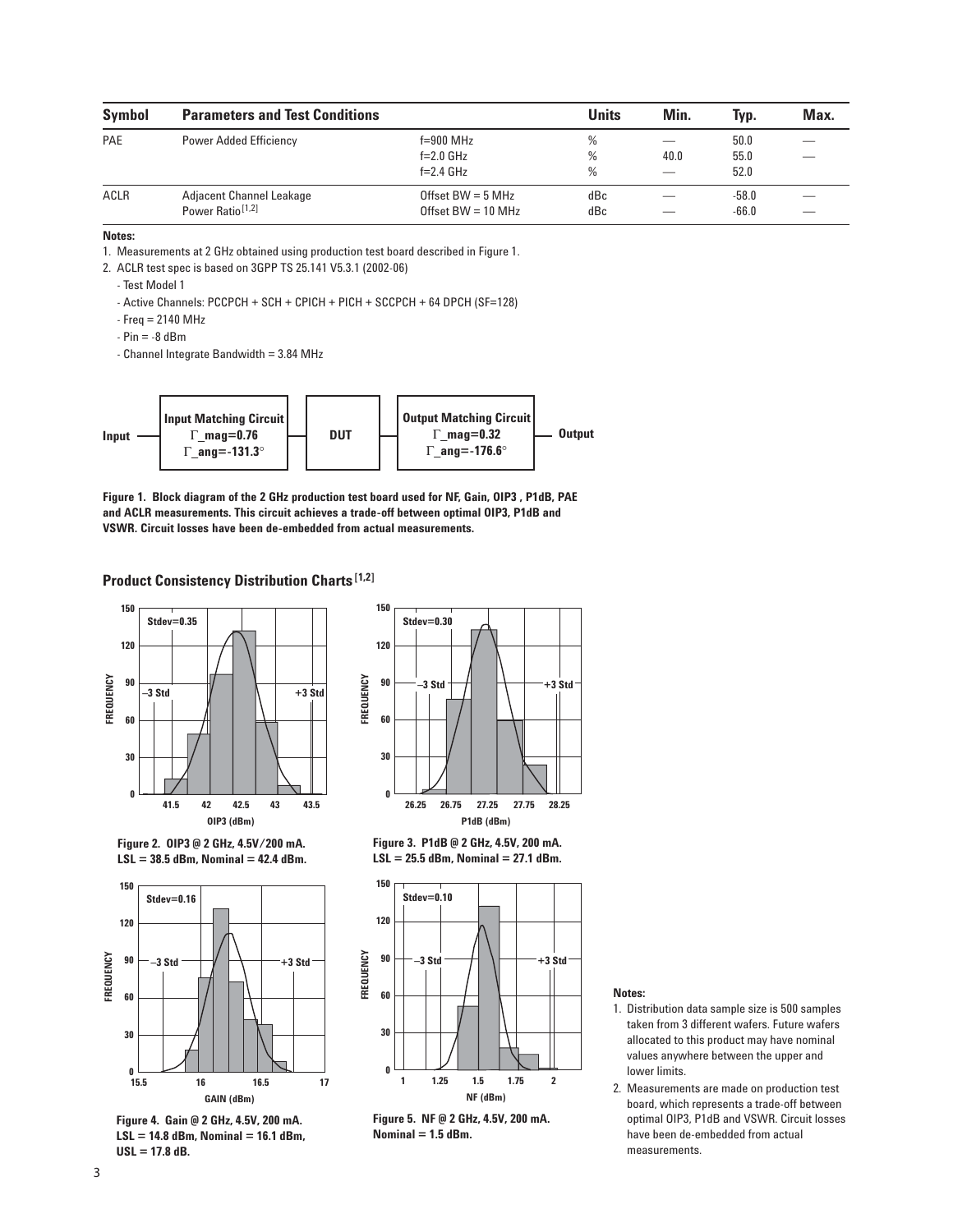## **Gamma Load and Source at Optimum OIP3 and P1dB Tuning Conditions**

The device's optimum OIP3 and P1dB measurements were determined using a Maury Load Pull System at 4.5V, 200 mA quiesent bias.

## **Typical Gammas at Optimum OIP3[1]**

| <b>Freq</b> |        | Gamma Source |        | Gamma Load | <b>OIP3</b> | Gain | P <sub>1</sub> d <sub>B</sub> | <b>PAE</b> |
|-------------|--------|--------------|--------|------------|-------------|------|-------------------------------|------------|
| (GHz)       | Mag    | Ang (deg)    | Mag    | Ang (deg)  | (dBm)       | (dB) | (dBm)                         | (%)        |
| 0.9         | 0.7511 | $-132.82$    | 0.6444 | $-157.38$  | 42.0        | 16.5 | 27.2                          | 49.7       |
| 2.0         | 0.7577 | $-131.31$    | 0.3236 | $-176.55$  | 42.0        | 15.7 | 26.8                          | 54.9       |
| 2.4         | 0.7625 | $-128.49$    | 0.2665 | $-148.09$  | 41.0        | 13.6 | 26.5                          | 49.5       |
| 3.9         | 0.7432 | $-94.91$     | 0.4125 | $-98.27$   | 40.0        | 10.8 | 27.3                          | 49.1       |

### **Typical Gammas at Optimum P1dB[1]**

| <b>Freq</b> |        | Gamma Source |        | Gamma Load | <b>OIP3</b> | Gain | P <sub>1</sub> d <sub>B</sub> | <b>PAE</b> |
|-------------|--------|--------------|--------|------------|-------------|------|-------------------------------|------------|
| (GHz)       | Mag    | Ang (deg)    | Mag    | Ang (deg)  | (dBm)       | (dB) | (dBm)                         | $(\%)$     |
| 0.9         | 0.7786 | 139.82       | 0.5494 | $-177.76$  | 38.6        | 17.3 | 28.4                          | 58.3       |
| 2.0         | 0.7052 | $-168.54$    | 0.6981 | $-165.37$  | 37.5        | 14.8 | 29.0                          | 48.6       |
| 2.4         | 0.7117 | $-161.45$    | 0.6624 | $-159.44$  | 37.3        | 12.0 | 29.3                          | 48.2       |
| 3.9         | 0.3379 | $-100.92$    | 0.6151 | $-126.28$  | 37.0        | 9.1  | 28.0                          | 46.2       |

**Note:**

1. Typical describes additional product performance information that is not covered by the product warranty.



**Figure 6. Typical IV Curve.**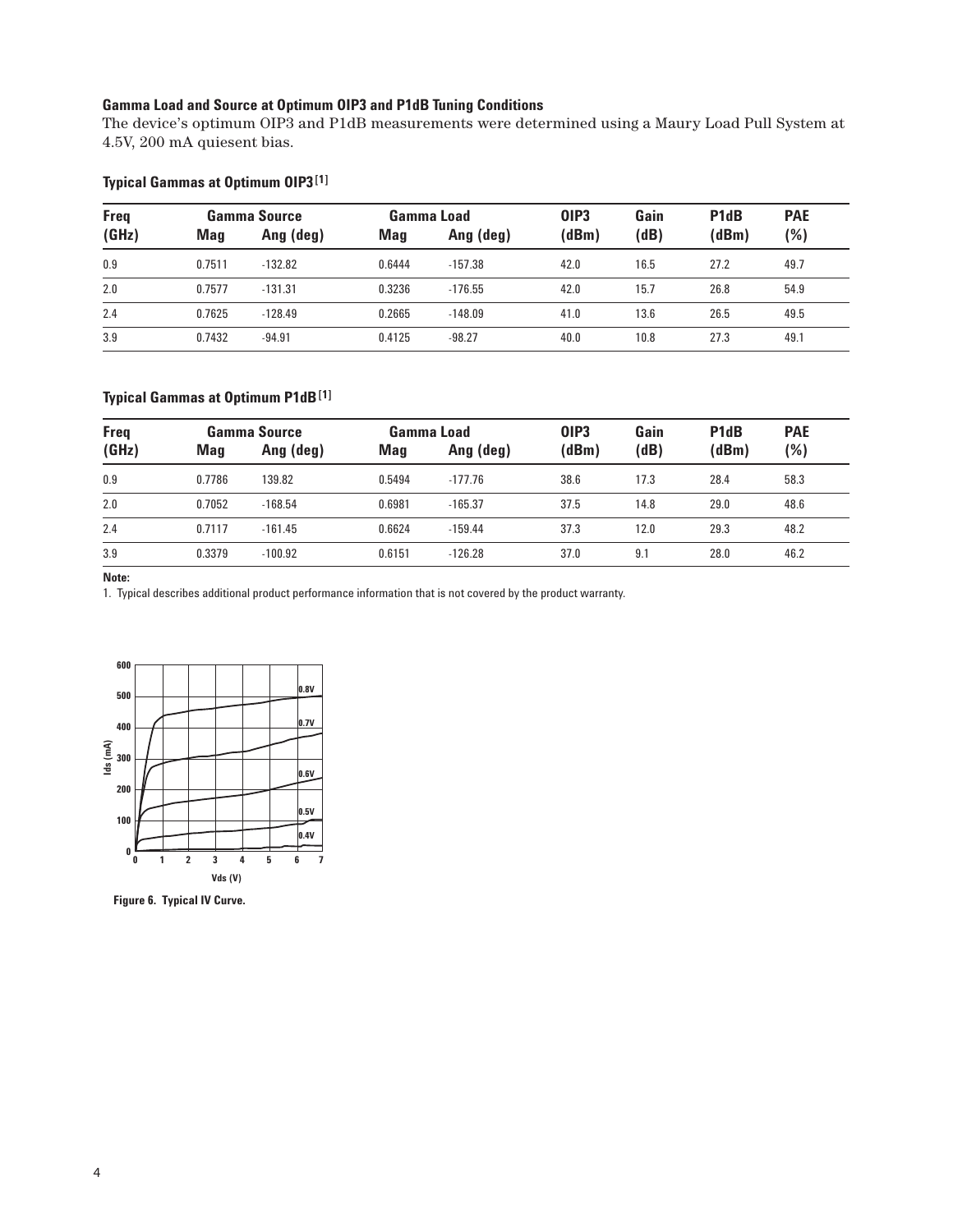**ATF-52189 Typical Performance Curves** (at 25°C unless specified otherwise) **Tuned for Optimal OIP3 at Vd = 4.5V, Ids = 200 mA.**





**Figure 7. OIP3 vs. Ids and Vds at 900 MHz.** 





**Figure 9. OIP3 vs. Ids and Vds at 3.9 GHz.** 







**Figure 10. Small Signal Gain vs. Ids and Vds at 900 MHz.** 



**Figure 13. Small Signal Gain/Pout/PAE vs. Pin at Vds = 3V and Frequency = 900 MHz.** 

Bias current for the above charts are quiescent conditions. Actual level may increase depending on amount of RF drive.

**Figure 11. Small Signal Gain vs. Ids and Vds at 2 GHz.** 



**Figure 14. Small Signal Gain/Pout/PAE vs. Pin at Vds = 4V and Frequency = 900 MHz.** 

**Figure 12. Small Signal Gain vs. Ids and Vds at 3.9 GHz.** 



**Figure 15. Small Signal Gain/Pout/PAE vs. Pin at Vds = 4.5V and Frequency = 900 MHz.** 



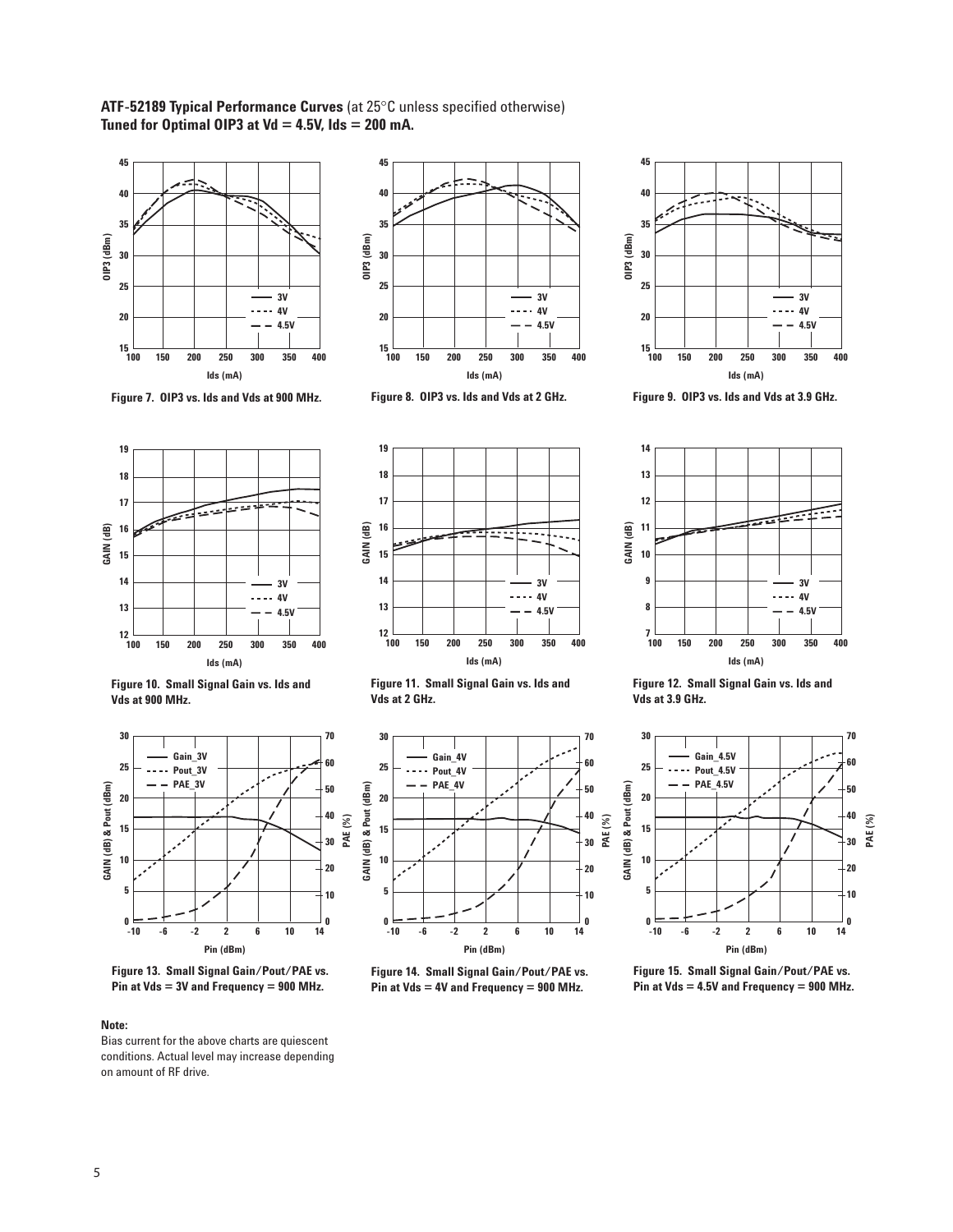**ATF-52189 Typical Performance Curves** (at 25°C unless specified otherwise), continued **Tuned for Optimal OIP3 at Vd = 4.5V, Ids = 200 mA.**



**Figure 16. Small Signal Gain/Pout/PAE vs. Pin at Vds = 3V and Frequency = 2 GHz.** 



**Figure 17. Small Signal Gain/Pout/PAE vs. Pin at Vds = 4V and Frequency = 2 GHz.** 



**Figure 19. Small Signal Gain/Pout/PAE vs. Pin at Vds = 3V and Frequency = 3.9 GHz.** 



**Figure 20. Small Signal Gain/Pout/PAE vs. Pin at Vds = 4V and Frequency = 3.9 GHz.** 



**Figure 18. Small Signal Gain/Pout/PAE vs. Pin at Vds = 4.5V and Frequency = 2 GHz.** 



**Figure 21. Small Signal Gain/Pout/PAE vs. Pin at Vds = 4.5V and Frequency = 3.9 GHz.** 

#### **Note:**

Bias current for the above charts are quiescent conditions. Actual level may increase depending on amount of RF drive.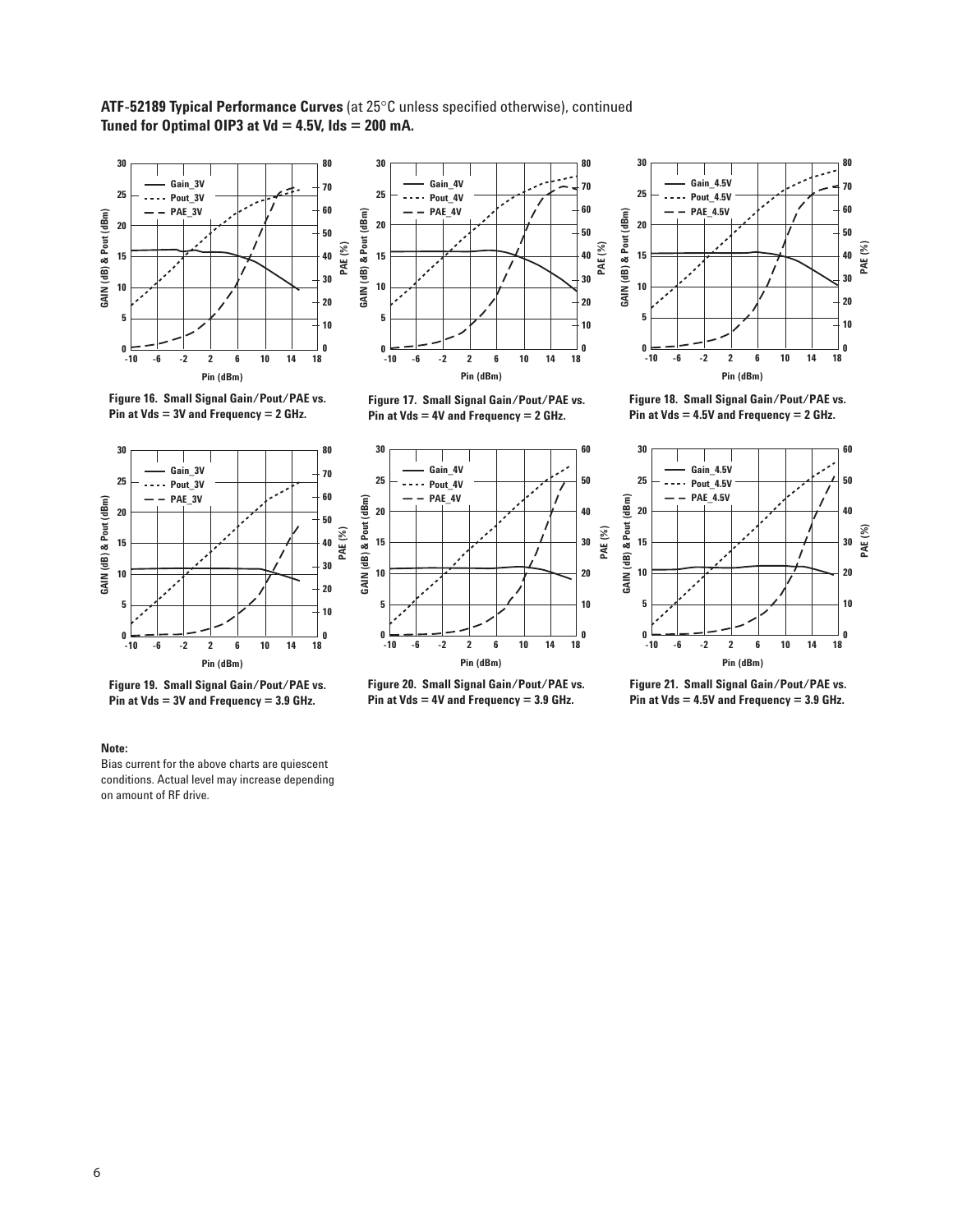## **ATF-52189 Typical Performance Curves**, continued **Tuned for Optimal OIP3 at Vd = 4.5V, Ids = 200 mA, Over Temperature and Frequency**





**Figure 23. Gain vs. Temperature and Frequency at optimum OIP3.** 



**Frequency at optimum OIP3.** 



**Figure 24. P1dB vs. Temperature and Frequency at optimum OIP3.** 

**Figure 25. PAE vs. Temperature and Frequency at optimum OIP3.** 

#### **Note:**

Bias current for the above charts are quiescent conditions. Actual level may increase depending on amount of RF drive.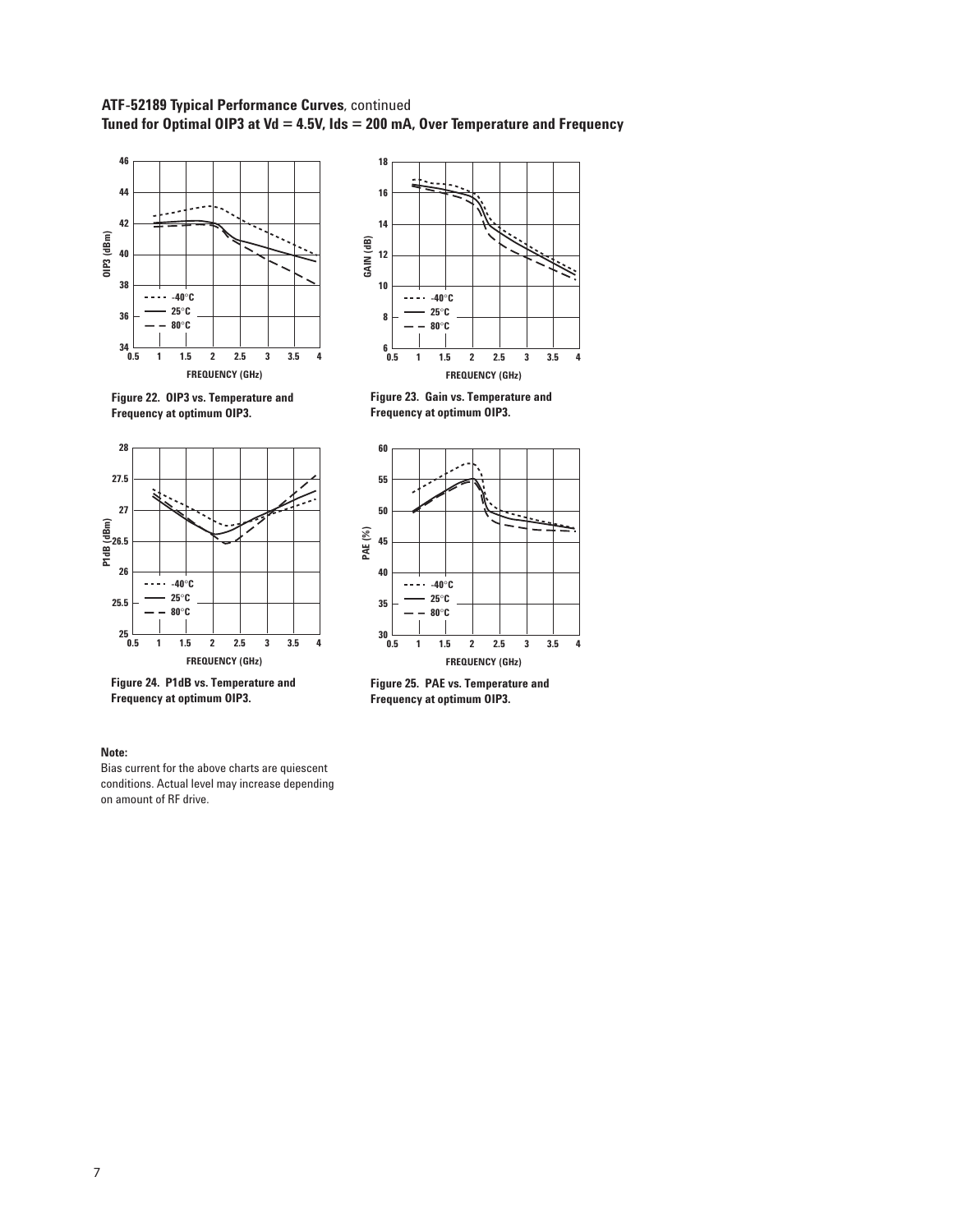**ATF-52189 Typical Performance Curves,** (at 25°C unless specified otherwise) **Tuned for Optimal P1dB at Vd = 4.5V, Ids = 200 mA.**





**Figure 26. OIP3 vs Ids and Vds at 900 MHz.** 





**Figure 28. OIP3 vs Ids and Vds at 3.9 GHz.** 







**Figure 29. Small Signal Gain vs. Ids and Vds at 900 MHz.** 



**Figure 32. Small Signal Gain/Pout/PAE vs. Pin at Vds = 3V and Frequency = 900 MHz.** 

Bias current for the above charts are quiescent conditions. Actual level may increase depending on amount of RF drive.

**Figure 30. Small Signal Gain vs. Ids and Vds at 2 GHz.** 



**Figure 33. Small Signal Gain/Pout/PAE vs. Pin at Vds = 4V and Frequency = 900 MHz.** 

**Figure 31. Small Signal Gain vs. Ids and Vds at 3.9 GHz.** 



**Figure 34. Small Signal Gain/Pout/PAE vs. Pin at Vds = 4.5V and Frequency = 900 MHz.** 



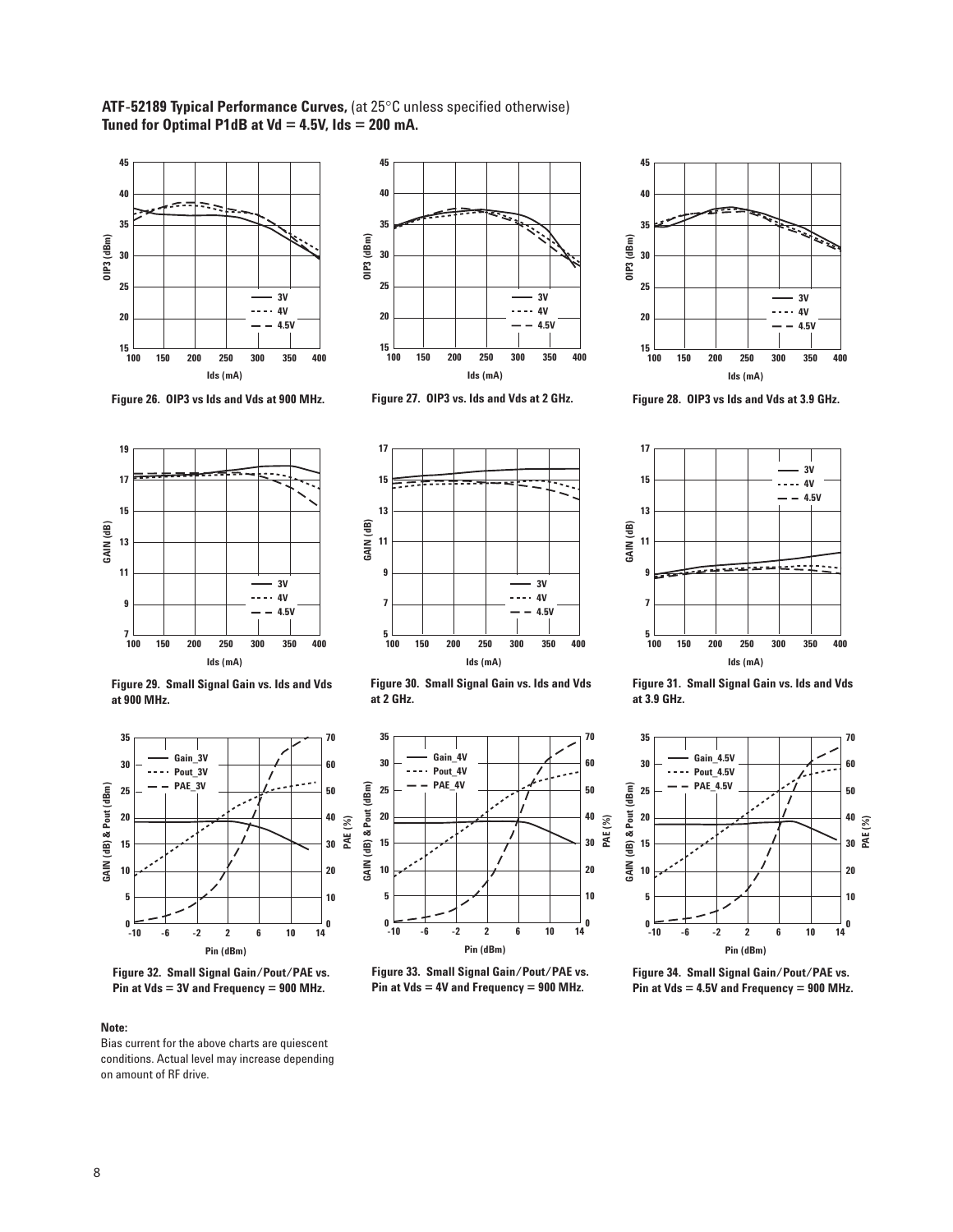**ATF-52189 Typical Performance Curves** (at 25°C unless specified otherwise)**,** continued **Tuned for Optimal P1dB at Vd = 4.5V, Ids = 200 mA.**



**Figure 35. Small Signal Gain/Pout/PAE vs. Pin at Vds = 3V and Frequency = 2 GHz.** 



**Figure 36. Small Signal Gain/Pout/PAE vs. Pin at Vds = 4V and Frequency = 2 GHz.** 









**Figure 37. Small Signal Gain/Pout/PAE vs. Pin at Vds = 4.5V and Frequency = 2 GHz.** 



**Figure 40. Small Signal Gain/Pout/PAE vs. Pin at Vds = 4.5V and Frequency = 3.9 GHz.** 

#### **Note:**

Bias current for the above charts are quiescent conditions. Actual level may increase depending on amount of RF drive.

**Figure 38. Small Signal Gain/Pout/PAE vs. Pin at Vds = 3V and Frequency = 3.9 GHz.**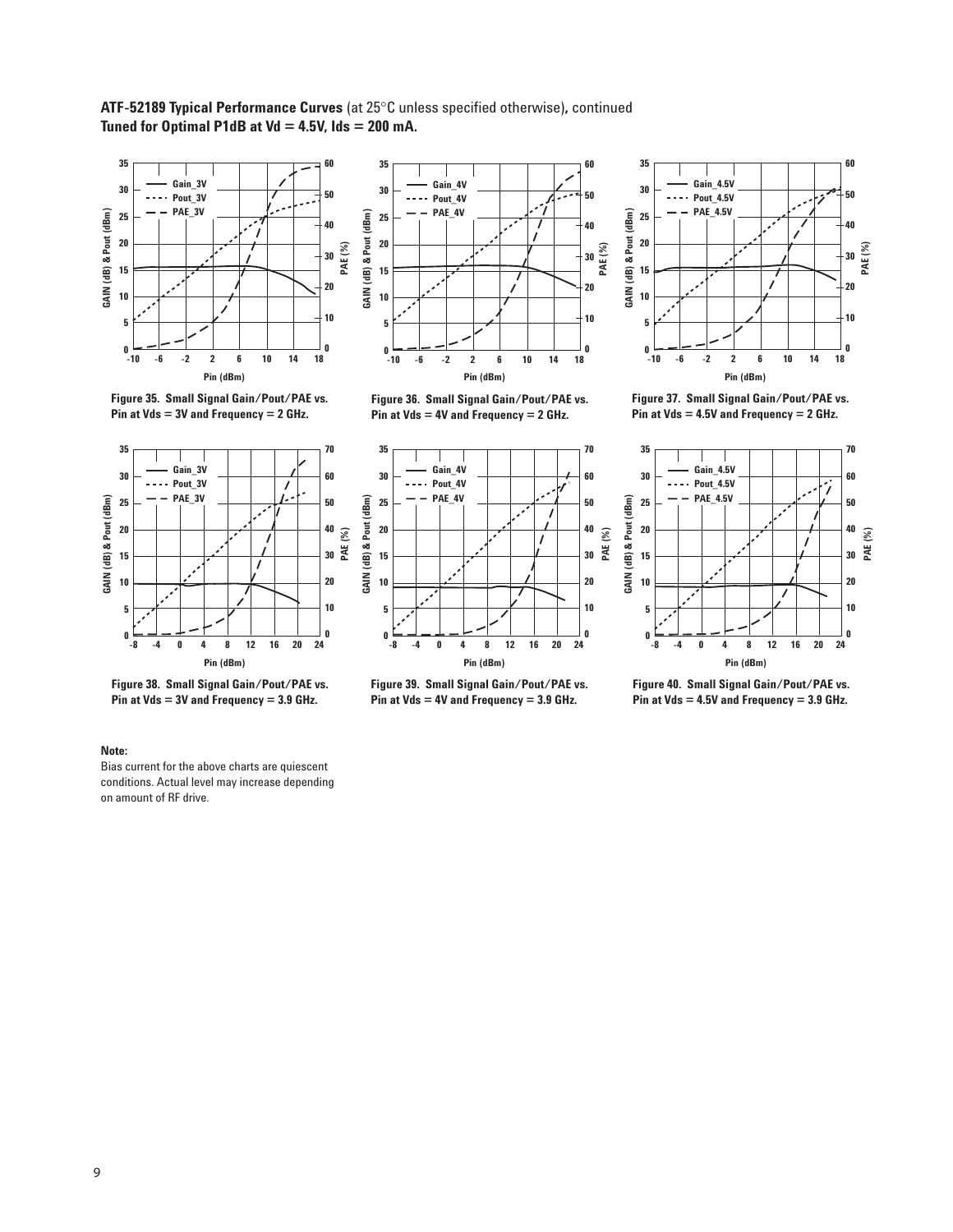## **ATF-52189 Typical Performance Curves,** continued **Tuned for Optimal P1dB at Vd = 4.5V, Ids = 200 mA, Over Temperature and Frequency.**





**Figure 42. Gain vs. Temperature and Frequency at optimum P1dB.** 



**Frequency at optimum P1dB.** 



**Figure 43. P1dB vs. Temperature and Frequency at optimum P1dB.** 

**Figure 44. PAE vs. Temperature and Frequency at optimum P1dB.** 

#### **Note:**

Bias current for the above charts are quiescent conditions. Actual level may increase depending on amount of RF drive.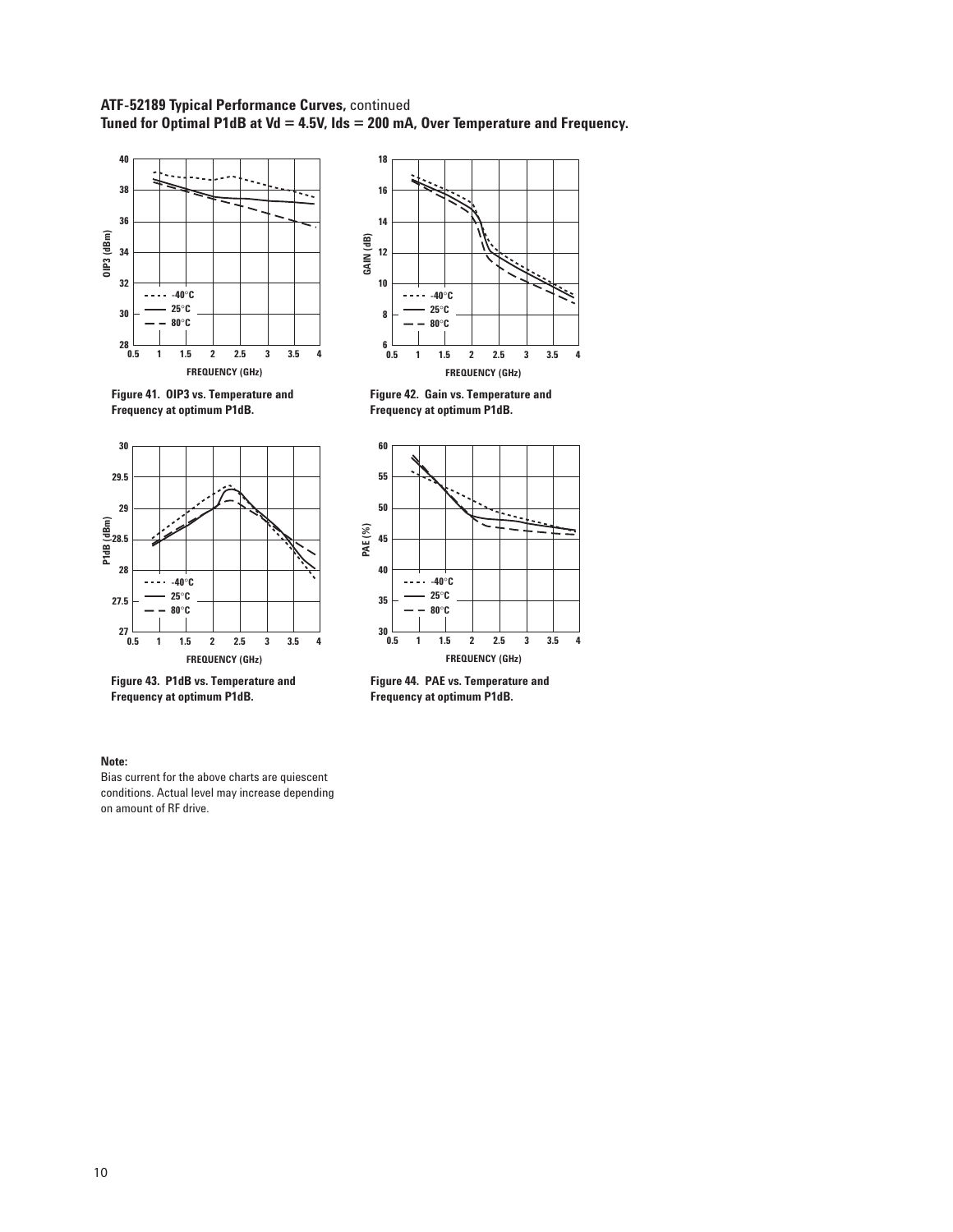**ATF-52189 Typical Performance Curves (at 25**°**C unless specified otherwise),** continued **Tuned for Optimal OIP3 at Vd = 4.5V, Ids = 200 mA.**





**Figure 45. OIP3 vs. Ids and Vds at 2.4 GHz.** 

**Figure 46. Small Signal Gain vs. Ids and Vds at 2.4 GHz.** 





**Figure 47. Small Signal Gain/Pout/PAE vs. Pin at Vds 3V and Freq = 2.4 GHz.** 



**Figure 49. Small Signal Gain/Pout/PAE vs. Pin at Vds 4.5V and Freq = 2.4 GHz.** 

Bias current for the above charts are quiescent conditions. Actual level may increase depending on amount of RF drive.

**Figure 48. Small Signal Gain/Pout/PAE vs. Pin at Vds 4V and Freq = 2.4 GHz.**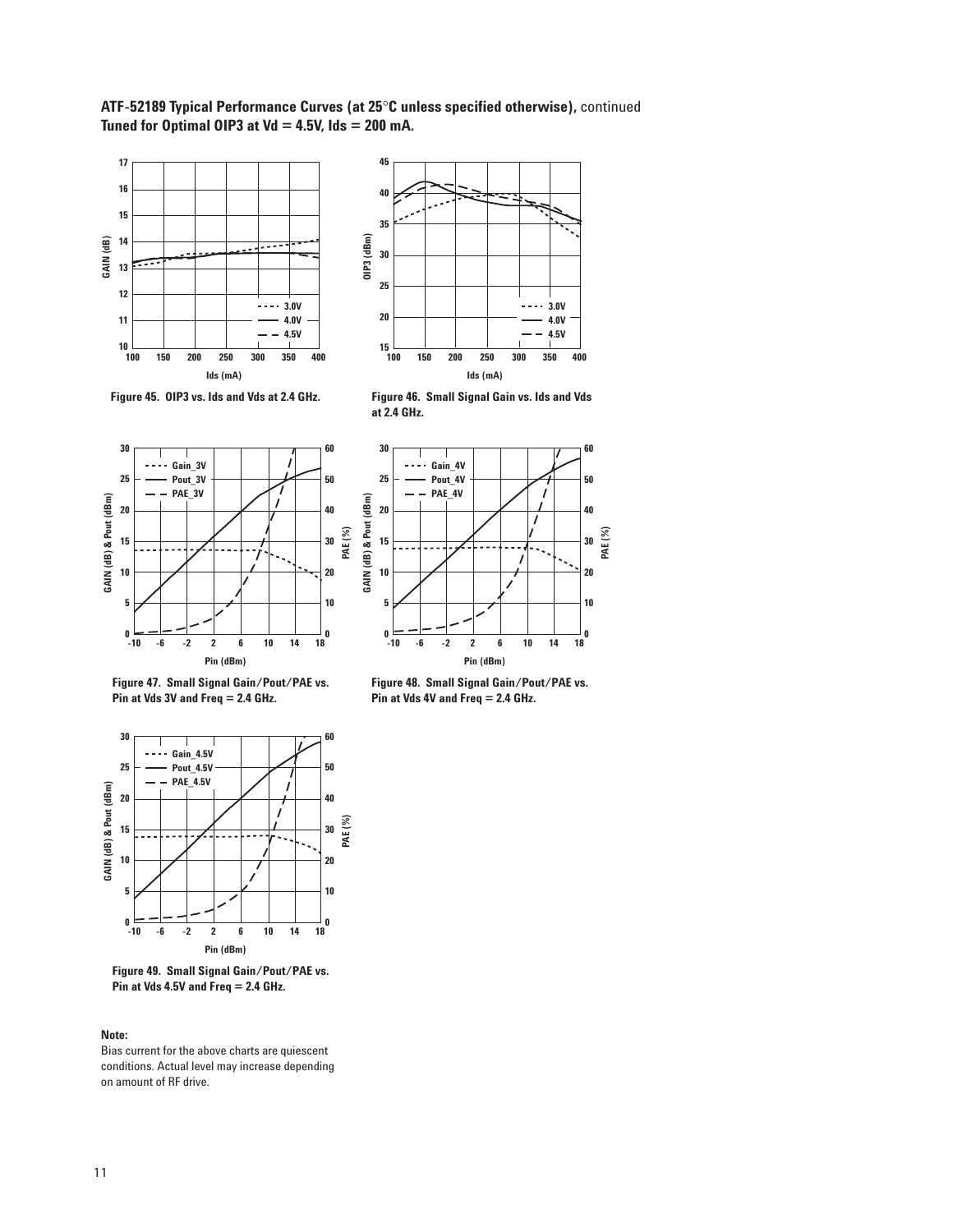| Freq  |       | $\overline{\text{S}11}$ |          | S <sub>21</sub> |          |          | S <sub>12</sub> |          |       | S <sub>22</sub> | <b>MSG/MAG</b> |
|-------|-------|-------------------------|----------|-----------------|----------|----------|-----------------|----------|-------|-----------------|----------------|
| (GHz) | Mag.  | Ang.                    | (dB)     | Mag.            | Ang.     | (dB)     | Mag.            | Ang.     | Mag.  | Ang.            | dB             |
| 0.1   | 0.544 | $-91.7$                 | 31.93    | 39.502          | 144.2    | $-39.17$ | 0.011           | 52.6     | 0.289 | $-99.7$         | 35.55          |
| 0.2   | 0.704 | $-128.0$                | 29.23    | 28.943          | 122.7    | $-35.39$ | 0.017           | 40.4     | 0.397 | $-130.4$        | 32.31          |
| 0.3   | 0.777 | $-146.6$                | 26.78    | 21.823          | 109.6    | $-33.98$ | 0.020           | 33.2     | 0.446 | $-145.8$        | 30.38          |
| 0.4   | 0.813 | $-158.4$                | 24.74    | 17.257          | 100.6    | $-33.15$ | 0.022           | 28.6     | 0.470 | $-155.3$        | 28.95          |
| 0.5   | 0.856 | $-171.5$                | 21.75    | 12.238          | 93.9     | $-33.98$ | 0.020           | 26.1     | 0.551 | $-170.8$        | 27.87          |
| 0.6   | 0.866 | $-176.8$                | 20.26    | 10.303          | 89.3     | $-33.56$ | 0.021           | 25.4     | 0.559 | $-174.5$        | 26.91          |
| 0.7   | 0.872 | 178.8                   | 19.00    | 8.913           | 85.4     | $-33.56$ | 0.021           | 25.1     | 0.562 | $-177.5$        | 26.28          |
| 0.8   | 0.874 | 175.1                   | 17.92    | 7.866           | 81.8     | $-33.15$ | 0.022           | 25.0     | 0.564 | 179.8           | 25.53          |
| 0.9   | 0.876 | 171.6                   | 16.96    | 7.050           | 78.4     | $-32.77$ | 0.023           | 25.0     | 0.564 | 177.4           | 24.86          |
| 1.0   | 0.880 | 168.4                   | 16.08    | 6.366           | 75.3     | $-32.40$ | 0.024           | 25.0     | 0.563 | 175.2           | 24.24          |
| 1.5   | 0.881 | 154.5                   | 12.74    | 4.333           | 61.0     | $-31.06$ | 0.028           | 24.2     | 0.558 | 165.5           | 21.90          |
| 2.0   | 0.882 | 141.6                   | 10.39    | 3.309           | 47.5     | $-29.63$ | 0.033           | 21.5     | 0.549 | 156.5           | 18.26          |
| 2.5   | 0.879 | 128.6                   | 8.63     | 2.702           | 34.1     | $-28.18$ | 0.039           | 16.7     | 0.542 | 147.4           | 16.05          |
| 3.0   | 0.874 | 115.1                   | 7.31     | 2.320           | 20.5     | $-27.26$ | 0.043           | 9.6      | 0.543 | 138.9           | 14.47          |
| 3.5   | 0.882 | 105.8                   | 6.39     | 2.087           | 9.7      | $-26.92$ | 0.045           | 3.3      | 0.560 | 130.4           | 13.83          |
| 4.0   | 0.889 | 96.5                    | 5.36     | 1.853           | $-1.2$   | $-26.60$ | 0.047           | $-3.1$   | 0.578 | 121.8           | 13.09          |
| 5.0   | 0.903 | 77.9                    | 2.83     | 1.385           | $-22.8$  | $-25.98$ | 0.050           | $-15.7$  | 0.613 | 104.8           | 11.24          |
| 6.0   | 0.918 | 59.3                    | $-0.75$  | 0.918           | $-44.5$  | $-25.41$ | 0.054           | $-28.4$  | 0.648 | 87.7            | 8.51           |
| 7.0   | 0.948 | 43.4                    | $-3.31$  | 0.683           | $-63.8$  | $-26.02$ | 0.050           | $-39.9$  | 0.687 | 74.6            | 8.14           |
| 8.0   | 0.960 | 31.6                    | $-5.68$  | 0.520           | $-81.4$  | $-26.74$ | 0.046           | $-51.6$  | 0.729 | 61.0            | 7.41           |
| 9.0   | 0.941 | 23.4                    | $-8.20$  | 0.389           | $-96.9$  | $-28.18$ | 0.039           | $-63.8$  | 0.773 | 47.8            | 4.33           |
| 10.0  | 0.946 | 14.0                    | $-10.29$ | 0.306           | $-112.0$ | $-29.63$ | 0.033           | $-80.6$  | 0.805 | 36.5            | 3.52           |
| 11.0  | 0.937 | 3.1                     | $-12.11$ | 0.248           | $-128.9$ | $-32.77$ | 0.023           | $-113.1$ | 0.825 | 26.9            | 2.11           |
| 12.0  | 0.914 | $-3.8$                  | $-13.68$ | 0.207           | $-143.7$ | $-37.72$ | 0.013           | $-154.6$ | 0.843 | 16.9            | $-0.19$        |
| 13.0  | 0.951 | $-15.1$                 | $-15.70$ | 0.164           | $-163.9$ | $-37.08$ | 0.014           | 106.3    | 0.842 | 7.7             | 0.27           |
| 14.0  | 0.948 | $-19.8$                 | $-17.79$ | 0.129           | $-172.6$ | $-37.72$ | 0.013           | 51.0     | 0.849 | 1.1             | $-2.38$        |
| 15.0  | 0.939 | $-21.2$                 | $-18.56$ | 0.118           | 179.7    | $-41.94$ | 0.008           | 60.4     | 0.879 | $-4.4$          | $-2.87$        |
| 16.0  | 0.948 | $-24.7$                 | $-18.94$ | 0.113           | 171.7    | $-46.02$ | 0.005           | 71.8     | 0.876 | $-8.4$          | $-2.64$        |
| 17.0  | 0.947 | $-33.0$                 | $-17.99$ | 0.126           | 157.7    | $-38.42$ | 0.012           | 123.0    | 0.884 | $-13.3$         | $-1.07$        |
| 18.0  | 0.903 | $-45.1$                 | $-17.14$ | 0.139           | 140.5    | $-33.98$ | 0.020           | 114.5    | 0.859 | $-21.3$         | $-3.66$        |

**ATF-52189 Typical Scattering and Noise Parameters at 25°C,**  $V_{DS} = 4.5V$ **,**  $I_{DS} = 280$  **mA** 

| Freq | <b>Fmin</b> | Gamma Opt |          | Rn/50 | Ga    |
|------|-------------|-----------|----------|-------|-------|
| GHz  | dВ          | Mag       | Ang      |       | dВ    |
| 0.5  | 1.45        | 0.704     | $-175.0$ | 0.23  | 21.63 |
| 1.0  | 1.60        | 0.706     | $-162.6$ | 0.15  | 18.91 |
| 2.0  | 1.90        | 0.727     | $-137.5$ | 0.10  | 16.10 |
| 3.0  | 2.20        | 0.763     | $-112.8$ | 0.14  | 12.97 |
| 4.0  | 2.46        | 0.804     | $-91.9$  | 0.27  | 11.03 |
| 5.0  | 2.79        | 0.855     | $-68.9$  | 0.61  | 9.62  |
| 6.0  | 3.09        | 0.896     | $-51.5$  | 0.81  | 8.46  |
| 7.0  | 3.39        | 0.923     | $-38.6$  | 1.02  | 7.62  |
| 0.8  | 3.69        | 0.930     | $-31.0$  | 1.42  | 6.50  |

1.  $F_{min}$  values at 2 GHz and higher are based on measurements while the  $F_{min}$  below 2 GHz have been extrapolated. The  $F_{min}$  values are based on a set of 16 noise figure measurements made at 16 different impedances using an ATN NP5 test system. From these measurements a true Fmin is calculated. Refer to the noise parameter application section for more information.



**Figure 50. MSG/MAG & |S21|2 vs. Frequency at 4.5V/280 mA.**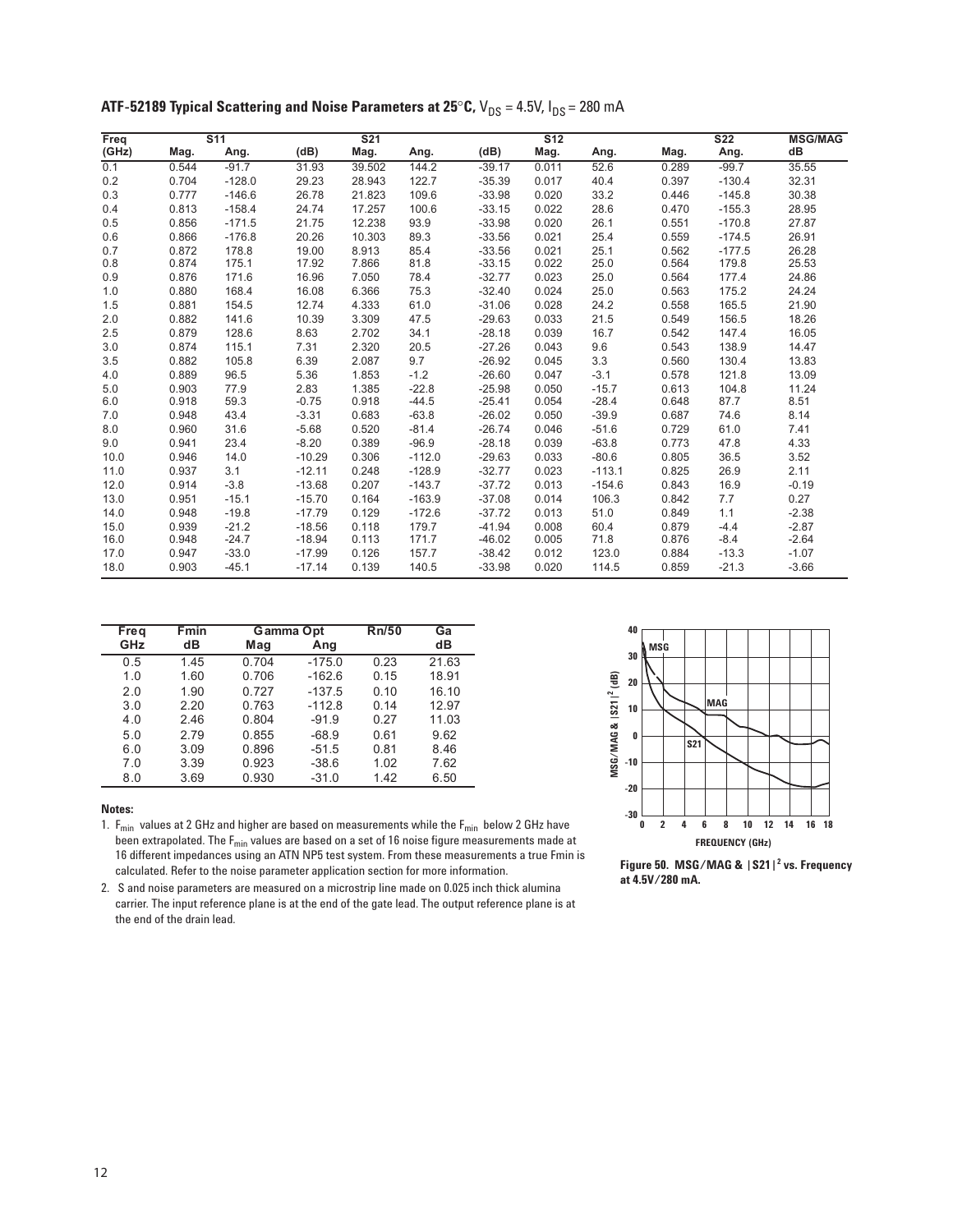| Freq  |       | $\overline{\text{S}11}$ |          | $\overline{S21}$ |          |          | $\overline{512}$ |          |       | $\overline{\text{S}22}$ | <b>MSG/MAG</b> |
|-------|-------|-------------------------|----------|------------------|----------|----------|------------------|----------|-------|-------------------------|----------------|
| (GHz) | Mag.  | Ang.                    | (dB)     | Mag.             | Ang.     | (dB)     | Mag.             | Ang.     | Mag.  | Ang.                    | dB             |
| 0.1   | 0.848 | $-84.4$                 | 33.58    | 47.752           | 136.0    | $-37.08$ | 0.014            | 51.6     | 0.360 | $-104.6$                | 35.33          |
| 0.2   | 0.856 | $-124.7$                | 30.01    | 31.649           | 114.6    | $-34.42$ | 0.019            | 35.9     | 0.442 | $-136.7$                | 32.22          |
| 0.3   | 0.863 | $-144.9$                | 27.16    | 22.811           | 102.9    | $-33.15$ | 0.022            | 28.7     | 0.473 | $-151.3$                | 30.16          |
| 0.4   | 0.868 | $-157.3$                | 24.94    | 17.656           | 95.1     | $-32.77$ | 0.023            | 24.7     | 0.487 | $-159.9$                | 28.85          |
| 0.5   | 0.882 | $-170.8$                | 21.81    | 12.320           | 89.4     | $-33.56$ | 0.021            | 22.5     | 0.562 | $-173.9$                | 27.68          |
| 0.6   | 0.885 | $-176.3$                | 20.27    | 10.315           | 85.5     | $-33.56$ | 0.021            | 22.2     | 0.567 | $-177.2$                | 26.91          |
| 0.7   | 0.886 | 179.2                   | 18.98    | 8.894            | 82.0     | $-33.15$ | 0.022            | 22.1     | 0.568 | $-179.8$                | 26.07          |
| 0.8   | 0.886 | 175.4                   | 17.88    | 7.831            | 78.8     | $-32.77$ | 0.023            | 22.1     | 0.568 | 177.7                   | 25.32          |
| 0.9   | 0.885 | 171.9                   | 16.91    | 7.007            | 75.8     | $-32.40$ | 0.024            | 22.3     | 0.567 | 175.6                   | 24.65          |
| 1.0   | 0.887 | 168.6                   | 16.01    | 6.320            | 72.9     | $-32.40$ | 0.024            | 22.4     | 0.566 | 173.6                   | 24.21          |
| 1.5   | 0.886 | 154.7                   | 12.65    | 4.291            | 59.3     | $-30.75$ | 0.029            | 22.1     | 0.560 | 164.3                   | 21.70          |
| 2.0   | 0.886 | 141.7                   | 10.29    | 3.271            | 46.3     | $-29.37$ | 0.034            | 19.7     | 0.549 | 155.6                   | 18.69          |
| 2.5   | 0.881 | 128.7                   | 8.52     | 2.668            | 33.1     | $-28.18$ | 0.039            | 15.0     | 0.543 | 146.6                   | 16.11          |
| 3.0   | 0.879 | 116.3                   | 7.28     | 2.312            | 20.4     | $-27.38$ | 0.043            | 8.7      | 0.548 | 138.1                   | 14.68          |
| 3.5   | 0.885 | 106.8                   | 6.33     | 2.073            | 9.5      | $-27.01$ | 0.045            | 2.5      | 0.564 | 129.6                   | 13.97          |
| 4.0   | 0.891 | 97.4                    | 5.27     | 1.835            | $-1.4$   | $-26.65$ | 0.047            | $-3.8$   | 0.580 | 121.0                   | 13.15          |
| 5.0   | 0.903 | 78.4                    | 2.66     | 1.358            | $-23.2$  | $-25.98$ | 0.050            | $-16.3$  | 0.613 | 104.0                   | 11.08          |
| 6.0   | 0.915 | 59.5                    | $-1.10$  | 0.881            | $-45.0$  | $-25.35$ | 0.054            | $-28.8$  | 0.645 | 86.9                    | 8.05           |
| 7.0   | 0.948 | 43.4                    | $-3.44$  | 0.673            | $-64.1$  | $-26.02$ | 0.050            | $-40.5$  | 0.686 | 74.4                    | 8.04           |
| 8.0   | 0.960 | 31.6                    | $-5.78$  | 0.514            | $-81.8$  | $-26.74$ | 0.046            | $-52.4$  | 0.729 | 60.9                    | 7.37           |
| 9.0   | 0.941 | 23.4                    | $-8.34$  | 0.383            | $-97.0$  | $-28.18$ | 0.039            | $-64.2$  | 0.772 | 47.7                    | 4.20           |
| 10.0  | 0.945 | 14.0                    | $-10.40$ | 0.302            | $-112.0$ | $-29.63$ | 0.033            | $-80.8$  | 0.805 | 36.5                    | 3.35           |
| 11.0  | 0.938 | 3.0                     | $-12.32$ | 0.242            | $-129.2$ | $-33.15$ | 0.022            | $-113.9$ | 0.826 | 26.8                    | 1.99           |
| 12.0  | 0.914 | $-3.7$                  | $-13.89$ | 0.202            | $-144.1$ | $-38.42$ | 0.012            | $-156.0$ | 0.843 | 16.9                    | $-0.42$        |
| 13.0  | 0.953 | $-15.1$                 | $-15.86$ | 0.161            | $-164.5$ | $-37.72$ | 0.013            | 98.9     | 0.843 | 7.7                     | 0.22           |
| 14.0  | 0.946 | $-19.8$                 | $-17.92$ | 0.127            | $-172.6$ | $-39.17$ | 0.011            | 49.2     | 0.849 | 1.0                     | $-2.67$        |
| 15.0  | 0.939 | $-21.2$                 | $-18.64$ | 0.117            | 178.8    | $-43.10$ | 0.007            | 72.1     | 0.877 | $-4.5$                  | $-2.97$        |
| 16.0  | 0.948 | $-24.7$                 | $-19.17$ | 0.110            | 170.6    | $-44.44$ | 0.006            | 76.0     | 0.874 | $-8.4$                  | $-2.92$        |
| 17.0  | 0.947 | $-33.1$                 | $-18.13$ | 0.124            | 157.2    | $-38.42$ | 0.012            | 119.6    | 0.883 | $-13.2$                 | $-1.28$        |
| 18.0  | 0.900 | $-45.1$                 | $-17.27$ | 0.137            | 140.4    | $-33.98$ | 0.020            | 115.7    | 0.859 | $-21.3$                 | $-3.92$        |

**ATF-52189 Typical Scattering and Noise Parameters at 25°C,**  $V_{DS} = 4.5V$ **,**  $I_{DS} = 200$  **mA** 

| Freq | <b>Fmin</b> | Gamma Opt |          | Rn/50 | Ga    |
|------|-------------|-----------|----------|-------|-------|
| GHz  | dВ          | Mag       | Ang      |       | dВ    |
| 0.5  | 0.92        | 0.409     | 177.1    | 0.15  | 19.38 |
| 1.0  | 1.02        | 0.480     | $-169.1$ | 0.10  | 17.52 |
| 2.0  | 1.21        | 0.602     | $-141.8$ | 0.08  | 15.64 |
| 3.0  | 1.41        | 0.700     | $-115.6$ | 0.12  | 12.74 |
| 4.0  | 1.59        | 0.772     | $-93.6$  | 0.23  | 11.05 |
| 5.0  | 1.81        | 0.841     | $-69.9$  | 0.54  | 9.72  |
| 6.0  | 2.01        | 0.891     | $-52.2$  | 0.70  | 8.62  |
| 7.0  | 2.21        | 0.931     | $-39.1$  | 0.98  | 7.78  |
| 8.0  | 2.41        | 0.965     | $-31.5$  | 1.33  | 6.72  |

1.  $F_{min}$  values at 2 GHz and higher are based on measurements while the  $F_{min}$  below 2 GHz have been extrapolated. The  $F_{min}$  values are based on a set of 16 noise figure measurements made at 16 different impedances using an ATN NP5 test system. From these measurements a true Fmin is calculated. Refer to the noise parameter application section for more information.



**Figure 51. MSG/MAG & |S21|2 vs. Frequency at 4.5V/200 mA.**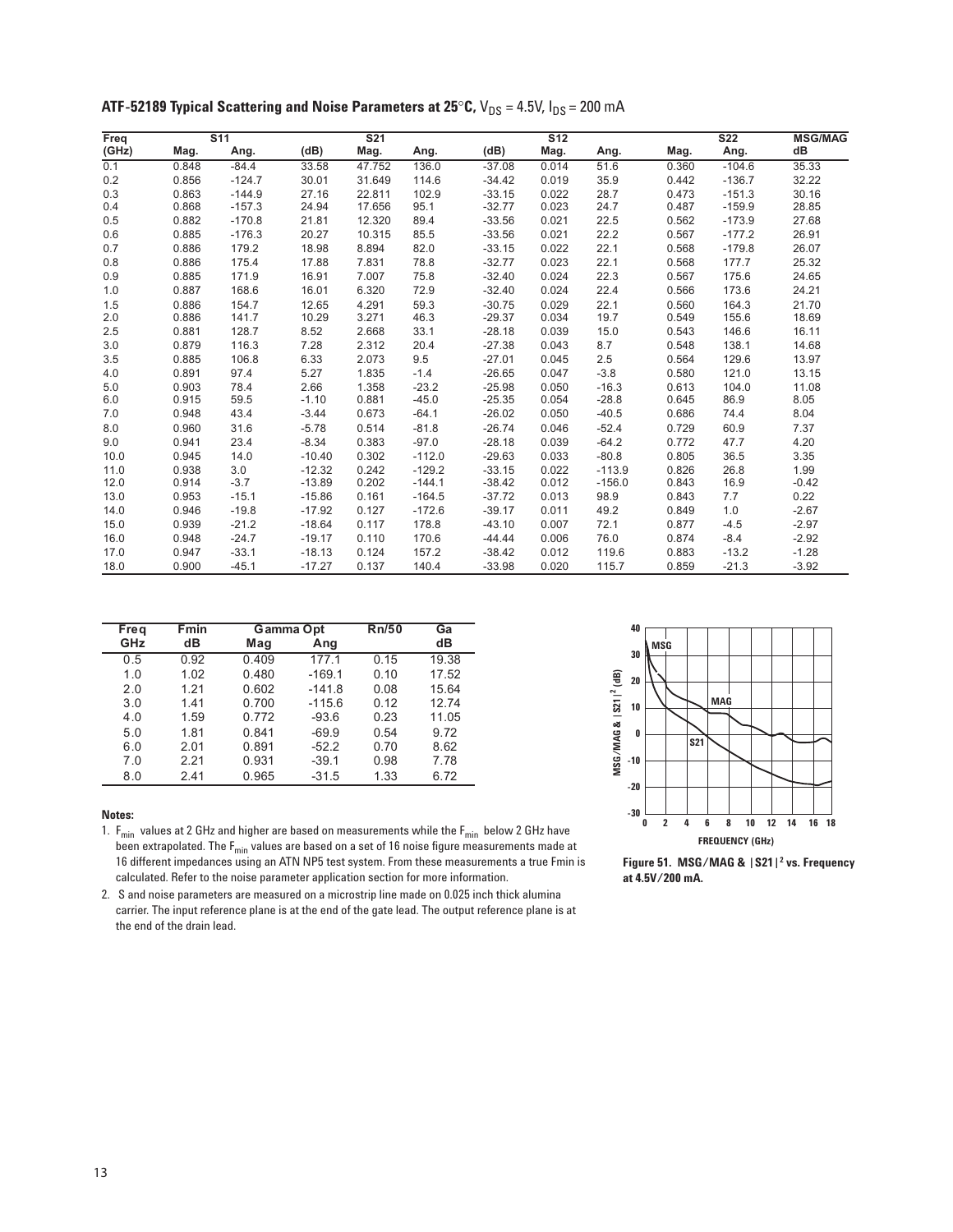| Freq  |       | $\overline{\text{S}11}$ |          | S <sub>21</sub> |          |          | $\overline{S12}$ |          |       | S <sub>22</sub> | <b>MSG/MAG</b> |
|-------|-------|-------------------------|----------|-----------------|----------|----------|------------------|----------|-------|-----------------|----------------|
| (GHz) | Mag.  | Ang.                    | (dB)     | Mag.            | Ang.     | (dB)     | Mag.             | Ang.     | Mag.  | Ang.            | dB             |
| 0.1   | 0.926 | $-80.9$                 | 33.47    | 47.170          | 135.8    | $-35.92$ | 0.016            | 51.6     | 0.389 | $-96.0$         | 34.70          |
| 0.2   | 0.891 | $-121.5$                | 29.88    | 31.192          | 114.3    | $-33.15$ | 0.022            | 34.6     | 0.447 | $-131.4$        | 31.52          |
| 0.3   | 0.882 | $-142.5$                | 27.03    | 22.457          | 102.7    | $-32.04$ | 0.025            | 26.7     | 0.471 | $-147.6$        | 29.53          |
| 0.4   | 0.879 | $-155.4$                | 24.79    | 17.360          | 94.8     | $-31.70$ | 0.026            | 22.2     | 0.482 | $-157.0$        | 28.25          |
| 0.5   | 0.885 | $-169.7$                | 21.67    | 12.120          | 88.9     | $-32.77$ | 0.023            | 19.7     | 0.551 | $-172.5$        | 27.22          |
| 0.6   | 0.886 | $-175.4$                | 20.13    | 10.145          | 85.0     | $-32.40$ | 0.024            | 19.0     | 0.555 | $-176.0$        | 26.26          |
| 0.7   | 0.886 | $-180.0$                | 18.83    | 8.743           | 81.6     | $-32.40$ | 0.024            | 18.6     | 0.557 | $-178.8$        | 25.61          |
| 0.8   | 0.886 | 176.1                   | 17.72    | 7.695           | 78.4     | $-32.04$ | 0.025            | 18.5     | 0.557 | 178.7           | 24.88          |
| 0.9   | 0.885 | 172.5                   | 16.76    | 6.883           | 75.3     | $-31.70$ | 0.026            | 18.4     | 0.555 | 176.5           | 24.23          |
| 1.0   | 0.887 | 169.3                   | 15.86    | 6.209           | 72.4     | $-31.70$ | 0.026            | 18.3     | 0.554 | 174.4           | 23.78          |
| 1.5   | 0.884 | 155.1                   | 12.49    | 4.212           | 58.8     | $-30.46$ | 0.030            | 17.8     | 0.548 | 165.1           | 21.47          |
| 2.0   | 0.884 | 142.1                   | 10.13    | 3.210           | 45.7     | $-29.12$ | 0.035            | 15.6     | 0.538 | 156.3           | 19.17          |
| 2.5   | 0.880 | 129.1                   | 8.36     | 2.618           | 32.5     | $-27.96$ | 0.040            | 11.2     | 0.532 | 147.4           | 16.16          |
| 3.0   | 0.875 | 115.5                   | 7.03     | 2.246           | 18.9     | $-27.08$ | 0.044            | 4.9      | 0.532 | 139.0           | 14.43          |
| 3.5   | 0.882 | 106.2                   | 6.10     | 2.018           | 8.1      | $-26.80$ | 0.046            | $-1.1$   | 0.549 | 130.5           | 13.76          |
| 4.0   | 0.889 | 96.8                    | 5.06     | 1.791           | $-2.8$   | $-26.54$ | 0.047            | $-7.1$   | 0.567 | 122.0           | 12.99          |
| 5.0   | 0.903 | 78.1                    | 2.52     | 1.337           | $-24.5$  | $-26.04$ | 0.050            | $-19.0$  | 0.603 | 105.1           | 11.06          |
| 6.0   | 0.917 | 59.4                    | $-1.09$  | 0.882           | $-46.2$  | $-25.56$ | 0.053            | $-31.0$  | 0.638 | 88.1            | 8.23           |
| 7.0   | 0.947 | 43.5                    | $-3.64$  | 0.658           | $-65.5$  | $-26.20$ | 0.049            | $-42.2$  | 0.681 | 75.1            | 7.89           |
| 8.0   | 0.959 | 31.7                    | $-6.00$  | 0.501           | $-83.3$  | $-26.74$ | 0.046            | $-53.9$  | 0.725 | 61.6            | 7.19           |
| 9.0   | 0.941 | 23.4                    | $-8.64$  | 0.370           | $-98.9$  | $-28.40$ | 0.038            | $-65.8$  | 0.770 | 48.2            | 4.00           |
| 10.0  | 0.946 | 14.1                    | $-10.69$ | 0.292           | $-114.3$ | $-29.63$ | 0.033            | $-82.9$  | 0.805 | 36.9            | 3.26           |
| 11.0  | 0.936 | 3.1                     | $-12.54$ | 0.236           | $-131.4$ | $-33.15$ | 0.022            | $-116.4$ | 0.826 | 27.2            | 1.71           |
| 12.0  | 0.914 | $-3.7$                  | $-14.24$ | 0.194           | $-146.0$ | $-37.72$ | 0.013            | $-159.1$ | 0.843 | 17.2            | $-0.74$        |
| 13.0  | 0.951 | $-14.9$                 | $-16.25$ | 0.154           | $-166.9$ | $-37.72$ | 0.013            | 104.3    | 0.843 | 8.0             | $-0.35$        |
| 14.0  | 0.948 | $-19.8$                 | $-18.34$ | 0.121           | $-175.3$ | $-39.17$ | 0.011            | 56.9     | 0.850 | 1.2             | $-2.88$        |
| 15.0  | 0.937 | $-21.1$                 | $-19.02$ | 0.112           | 176.1    | $-40.92$ | 0.009            | 79.5     | 0.877 | $-4.2$          | $-3.46$        |
| 16.0  | 0.949 | $-24.5$                 | $-19.66$ | 0.104           | 167.9    | $-43.10$ | 0.007            | 74.4     | 0.878 | $-8.2$          | $-3.21$        |
| 17.0  | 0.947 | $-32.9$                 | $-18.56$ | 0.118           | 154.7    | $-37.72$ | 0.013            | 117.9    | 0.887 | $-13.1$         | $-1.56$        |
| 18.0  | 0.906 | $-45.1$                 | $-17.79$ | 0.129           | 138.1    | $-33.56$ | 0.021            | 111.8    | 0.862 | $-21.1$         | $-4.11$        |

**ATF-52189 Typical Scattering and Noise Parameters at 25°C,**  $V_{DS} = 4.5V$ **,**  $I_{DS} = 120$  **mA** 

| Freq | Fmin | Gamma Opt |          | Rn/50 | Ga    |
|------|------|-----------|----------|-------|-------|
| GHz  | dВ   | Mag       | Ang      |       | dВ    |
| 0.5  | 0.67 | 0.263     | 166.7    | 0.14  | 19.36 |
| 1.0  | 0.76 | 0.361     | $-177.3$ | 0.08  | 17.64 |
| 2.0  | 0.95 | 0.524     | $-146.8$ | 0.06  | 15.04 |
| 3.0  | 1.13 | 0.652     | $-118.4$ | 0.12  | 12.27 |
| 4.0  | 1.30 | 0.741     | $-95.3$  | 0.15  | 10.83 |
| 5.0  | 1.50 | 0.826     | $-70.9$  | 0.30  | 9.62  |
| 6.0  | 1.68 | 0.887     | $-52.9$  | 0.54  | 8.48  |
| 7.0  | 1.86 | 0.939     | $-39.7$  | 0.69  | 7.85  |
| 8.0  | 1.88 | 0.989     | $-31.8$  | 0.97  | 4.25  |

1.  $F_{min}$  values at 2 GHz and higher are based on measurements while the  $F_{min}$  below 2 GHz have been extrapolated. The  $F_{min}$  values are based on a set of 16 noise figure measurements made at 16 different impedances using an ATN NP5 test system. From these measurements a true Fmin is calculated. Refer to the noise parameter application section for more information.



**Figure 52. MSG/MAG & |S21|2 vs. Frequency at 4.5V/120 mA.**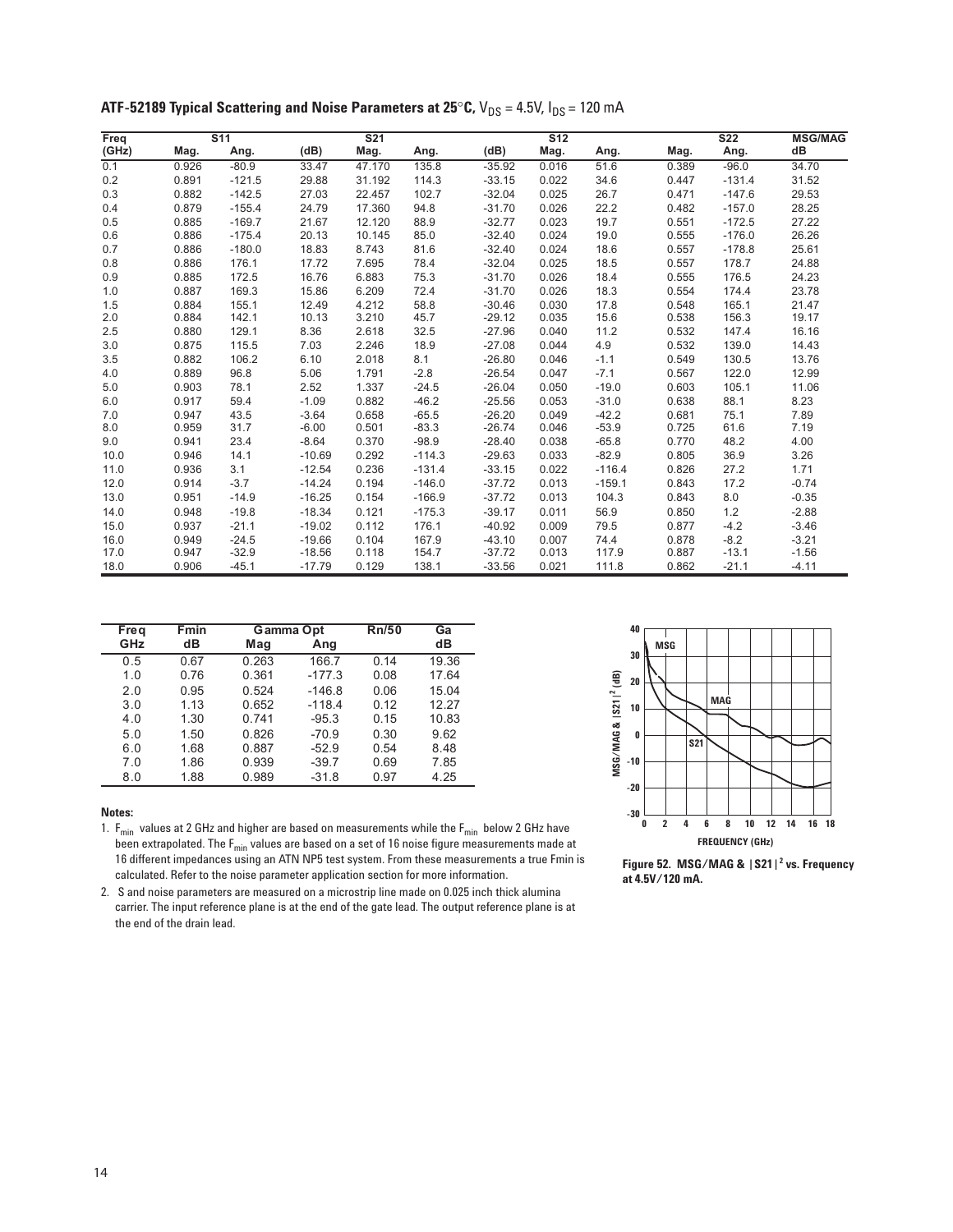| Freq  |       | S <sub>11</sub> |          | S <sub>21</sub> |          |          | S <sub>12</sub> |          |       | S <sub>22</sub> | <b>MSG/MAG</b> |
|-------|-------|-----------------|----------|-----------------|----------|----------|-----------------|----------|-------|-----------------|----------------|
| (GHz) | Mag.  | Ang.            | (dB)     | Mag.            | Ang.     | (dB)     | Mag.            | Ang.     | Mag.  | Ang.            | dB             |
| 0.1   | 0.866 | $-84.2$         | 33.69    | 48.364          | 135.7    | $-37.08$ | 0.014           | 51.3     | 0.366 | $-106.5$        | 35.38          |
| 0.2   | 0.865 | $-124.5$        | 30.08    | 31.913          | 114.3    | $-33.98$ | 0.020           | 35.7     | 0.451 | $-138.0$        | 32.03          |
| 0.3   | 0.868 | $-144.8$        | 27.22    | 22.964          | 102.7    | $-33.15$ | 0.022           | 28.6     | 0.483 | $-152.3$        | 30.19          |
| 0.4   | 0.870 | $-157.3$        | 24.98    | 17.748          | 94.9     | $-32.77$ | 0.023           | 24.5     | 0.498 | $-160.7$        | 28.87          |
| 0.5   | 0.884 | $-170.8$        | 21.85    | 12.369          | 89.3     | $-33.56$ | 0.021           | 22.6     | 0.572 | $-174.3$        | 27.70          |
| 0.6   | 0.886 | $-176.3$        | 20.30    | 10.356          | 85.4     | $-33.56$ | 0.021           | 22.3     | 0.577 | $-177.5$        | 26.93          |
| 0.7   | 0.887 | 179.2           | 19.01    | 8.926           | 82.0     | $-33.15$ | 0.022           | 22.1     | 0.579 | 179.8           | 26.08          |
| 0.8   | 0.887 | 175.4           | 17.91    | 7.862           | 78.8     | $-32.77$ | 0.023           | 22.3     | 0.579 | 177.4           | 25.34          |
| 0.9   | 0.886 | 171.9           | 16.94    | 7.033           | 75.8     | $-32.40$ | 0.024           | 22.4     | 0.578 | 175.2           | 24.67          |
| 1.0   | 0.888 | 168.7           | 16.05    | 6.344           | 72.9     | $-32.40$ | 0.024           | 22.6     | 0.577 | 173.2           | 24.22          |
| 1.5   | 0.886 | 154.7           | 12.68    | 4.307           | 59.5     | $-30.75$ | 0.029           | 22.3     | 0.570 | 164.0           | 21.72          |
| 2.0   | 0.885 | 141.7           | 10.33    | 3.284           | 46.5     | $-29.37$ | 0.034           | 19.7     | 0.560 | 155.1           | 18.68          |
| 2.5   | 0.881 | 128.7           | 8.57     | 2.681           | 33.3     | $-28.18$ | 0.039           | 15.0     | 0.554 | 146.1           | 16.18          |
| 3.0   | 0.868 | 113.6           | 7.16     | 2.280           | 18.8     | $-26.94$ | 0.045           | 7.5      | 0.549 | 137.6           | 14.17          |
| 3.5   | 0.876 | 104.5           | 6.24     | 2.051           | 8.3      | $-26.66$ | 0.046           | 1.3      | 0.566 | 129.1           | 13.55          |
| 4.0   | 0.884 | 95.5            | 5.21     | 1.823           | $-2.2$   | $-26.39$ | 0.048           | $-4.9$   | 0.584 | 120.6           | 12.84          |
| 5.0   | 0.901 | 77.3            | 2.70     | 1.365           | $-23.3$  | $-25.88$ | 0.051           | $-17.3$  | 0.618 | 103.7           | 11.06          |
| 6.0   | 0.917 | 59.2            | $-0.84$  | 0.908           | $-44.3$  | $-25.40$ | 0.054           | $-29.7$  | 0.653 | 86.7            | 8.44           |
| 7.0   | 0.947 | 43.4            | $-3.38$  | 0.678           | $-63.3$  | $-26.02$ | 0.050           | $-40.8$  | 0.691 | 73.8            | 8.02           |
| 8.0   | 0.960 | 31.6            | $-5.73$  | 0.517           | $-80.8$  | $-26.74$ | 0.046           | $-52.8$  | 0.732 | 60.3            | 7.39           |
| 9.0   | 0.941 | 23.4            | $-8.27$  | 0.386           | $-96.1$  | $-28.18$ | 0.039           | $-64.6$  | 0.774 | 47.2            | 4.27           |
| 10.0  | 0.947 | 14.1            | $-10.34$ | 0.304           | $-111.3$ | $-29.90$ | 0.032           | $-80.9$  | 0.807 | 36.1            | 3.57           |
| 11.0  | 0.938 | 3.0             | $-12.18$ | 0.246           | $-128.0$ | $-33.15$ | 0.022           | $-114.7$ | 0.826 | 26.5            | 2.13           |
| 12.0  | 0.914 | $-3.7$          | $-13.85$ | 0.203           | $-142.4$ | $-38.42$ | 0.012           | $-156.1$ | 0.844 | 16.7            | $-0.36$        |
| 13.0  | 0.954 | $-15.0$         | $-15.76$ | 0.163           | $-162.4$ | $-37.72$ | 0.013           | 100.7    | 0.843 | 7.4             | 0.47           |
| 14.0  | 0.948 | $-19.9$         | $-17.79$ | 0.129           | $-171.0$ | $-39.17$ | 0.011           | 49.4     | 0.849 | 0.8             | $-2.37$        |
| 15.0  | 0.937 | $-21.1$         | $-18.49$ | 0.119           | $-178.9$ | $-43.10$ | 0.007           | 72.7     | 0.876 | $-4.6$          | $-2.98$        |
| 16.0  | 0.949 | $-24.6$         | $-18.86$ | 0.114           | 173.5    | $-44.44$ | 0.006           | 78.5     | 0.873 | $-8.6$          | $-2.54$        |
| 17.0  | 0.947 | $-33.0$         | $-17.86$ | 0.128           | 158.9    | $-38.42$ | 0.012           | 119.1    | 0.881 | $-13.3$         | $-1.06$        |
| 18.0  | 0.902 | $-45.1$         | $-17.20$ | 0.138           | 141.5    | $-33.98$ | 0.020           | 116.4    | 0.856 | $-21.4$         | $-3.85$        |

**ATF-52189 Typical Scattering and Noise Parameters at 25°C,**  $V_{DS} = 4.0V$ **,**  $I_{DS} = 200$  **mA** 

| Freq | <b>Fmin</b> | Gamma Opt |          | Rn/50 | Ga    |
|------|-------------|-----------|----------|-------|-------|
| GHz  | dВ          | Mag       | Ang      |       | dВ    |
| 0.5  | 0.61        | 0.434     | 175.5    | 0.14  | 19.42 |
| 1.0  | 0.75        | 0.490     | $-170.4$ | 0.09  | 17.66 |
| 2.0  | 1.03        | 0.595     | $-142.6$ | 0.08  | 15.68 |
| 3.0  | 1.30        | 0.689     | $-116.0$ | 0.11  | 12.74 |
| 4.0  | 1.56        | 0.763     | $-93.9$  | 0.19  | 11.11 |
| 5.0  | 1.86        | 0.837     | $-70.1$  | 0.55  | 9.71  |
| 6.0  | 2.14        | 0.887     | $-52.4$  | 0.70  | 8.56  |
| 7.0  | 2.42        | 0.918     | $-39.2$  | 0.95  | 7.89  |
| 8.0  | 2.70        | 0.929     | $-31.4$  | 1.34  | 6.79  |

1.  $F_{min}$  values at 2 GHz and higher are based on measurements while the  $F_{min}$  below 2 GHz have been extrapolated. The  $\mathsf{F}_{\mathsf{min}}$  values are based on a set of 16 noise figure measurements made at 16 different impedances using an ATN NP5 test system. From these measurements a true Fmin is calculated. Refer to the noise parameter application section for more information.



**Figure 53. MSG/MAG & |S21|2 vs. Frequency at 4.0V/200 mA.**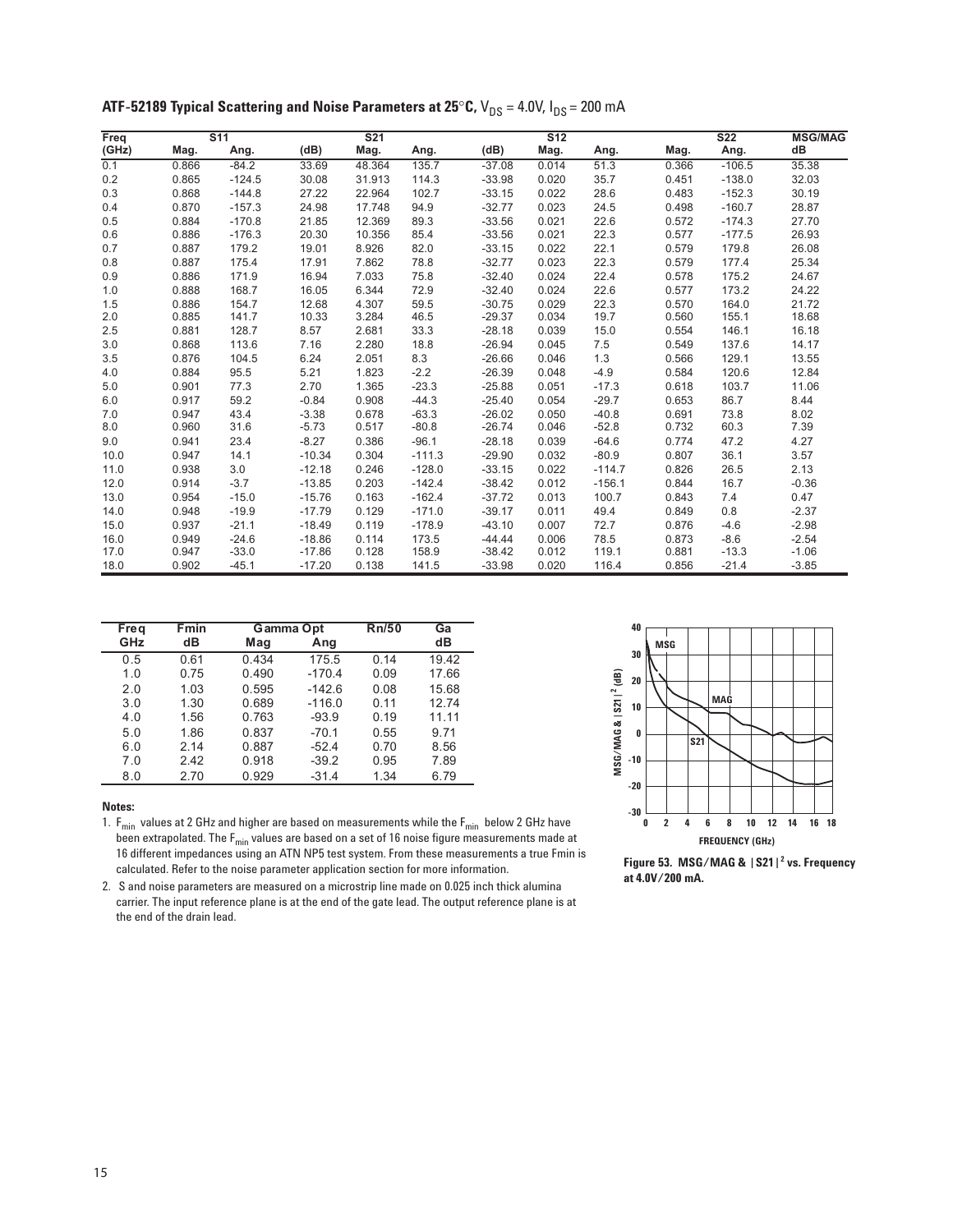| Freq  |       | S <sub>11</sub> |          | S <sub>21</sub> |          |          | $\overline{S12}$ |          |       | <b>S22</b> | <b>MSG/MAG</b> |
|-------|-------|-----------------|----------|-----------------|----------|----------|------------------|----------|-------|------------|----------------|
| (GHz) | Mag.  | Ang.            | (dB)     | Mag.            | Ang.     | (dB)     | Mag.             | Ang.     | Mag.  | Ang.       | dB             |
| 0.1   | 0.880 | $-81.4$         | 33.44    | 46.976          | 136.0    | $-35.92$ | 0.016            | 53.2     | 0.374 | $-106.9$   | 34.68          |
| 0.2   | 0.882 | $-121.9$        | 29.97    | 31.521          | 115.1    | $-33.15$ | 0.022            | 35.2     | 0.488 | $-138.1$   | 31.56          |
| 0.3   | 0.885 | $-143.0$        | 27.17    | 22.842          | 103.3    | $-32.40$ | 0.024            | 26.7     | 0.529 | $-152.9$   | 29.79          |
| 0.4   | 0.886 | $-156.1$        | 24.96    | 17.691          | 95.3     | $-32.04$ | 0.025            | 22.1     | 0.545 | $-161.6$   | 28.50          |
| 0.5   | 0.893 | $-170.1$        | 21.77    | 12.257          | 89.6     | $-33.15$ | 0.022            | 20.0     | 0.614 | $-174.8$   | 27.46          |
| 0.6   | 0.894 | $-175.8$        | 20.22    | 10.259          | 85.7     | $-32.77$ | 0.023            | 19.6     | 0.618 | $-178.2$   | 26.49          |
| 0.7   | 0.893 | 179.6           | 18.93    | 8.842           | 82.3     | $-32.77$ | 0.023            | 19.7     | 0.619 | 179.1      | 25.85          |
| 0.8   | 0.892 | 175.6           | 17.83    | 7.786           | 79.1     | $-32.40$ | 0.024            | 19.9     | 0.618 | 176.6      | 25.11          |
| 0.9   | 0.891 | 172.1           | 16.86    | 6.967           | 76.1     | $-32.40$ | 0.024            | 20.2     | 0.617 | 174.4      | 24.63          |
| 1.0   | 0.893 | 168.8           | 15.96    | 6.281           | 73.3     | $-32.04$ | 0.025            | 20.5     | 0.616 | 172.3      | 24.00          |
| 1.5   | 0.889 | 154.6           | 12.60    | 4.265           | 60.0     | $-30.75$ | 0.029            | 21.2     | 0.608 | 162.8      | 21.68          |
| 2.0   | 0.887 | 141.6           | 10.26    | 3.258           | 47.2     | $-29.37$ | 0.034            | 19.3     | 0.597 | 153.7      | 18.87          |
| 2.5   | 0.882 | 128.6           | 8.50     | 2.660           | 34.2     | $-27.96$ | 0.040            | 14.6     | 0.591 | 144.5      | 16.25          |
| 3.0   | 0.869 | 113.5           | 7.10     | 2.264           | 19.8     | $-26.74$ | 0.046            | 6.9      | 0.585 | 135.8      | 14.22          |
| 3.5   | 0.877 | 104.4           | 6.18     | 2.037           | 9.5      | $-26.50$ | 0.047            | 0.6      | 0.600 | 127.3      | 13.59          |
| 4.0   | 0.885 | 95.4            | 5.16     | 1.811           | $-0.9$   | $-26.27$ | 0.049            | $-5.7$   | 0.616 | 118.8      | 12.87          |
| 5.0   | 0.901 | 77.2            | 2.66     | 1.358           | $-21.6$  | $-25.82$ | 0.051            | $-18.4$  | 0.647 | 101.7      | 11.07          |
| 6.0   | 0.916 | 59.1            | $-0.87$  | 0.904           | $-42.2$  | $-25.39$ | 0.054            | $-31.0$  | 0.678 | 84.7       | 8.45           |
| 7.0   | 0.947 | 43.2            | $-3.36$  | 0.679           | $-60.8$  | $-26.02$ | 0.050            | $-42.3$  | 0.711 | 71.9       | 8.06           |
| 8.0   | 0.960 | 31.5            | $-5.68$  | 0.520           | $-77.8$  | $-26.74$ | 0.046            | $-54.2$  | 0.747 | 58.6       | 7.42           |
| 9.0   | 0.941 | 23.2            | $-8.18$  | 0.390           | $-92.9$  | $-28.18$ | 0.039            | $-66.1$  | 0.785 | 45.7       | 4.41           |
| 10.0  | 0.945 | 13.9            | $-10.20$ | 0.309           | $-107.4$ | $-29.90$ | 0.032            | $-82.6$  | 0.813 | 34.8       | 3.57           |
| 11.0  | 0.937 | 2.9             | $-12.04$ | 0.250           | $-124.1$ | $-33.15$ | 0.022            | $-116.2$ | 0.830 | 25.3       | 2.23           |
| 12.0  | 0.914 | $-4.0$          | $-13.60$ | 0.209           | $-137.8$ | $-38.42$ | 0.012            | $-158.8$ | 0.845 | 15.6       | $-0.08$        |
| 13.0  | 0.953 | $-15.3$         | $-15.55$ | 0.167           | $-157.2$ | $-37.72$ | 0.013            | 100.1    | 0.843 | 6.5        | 0.64           |
| 14.0  | 0.947 | $-20.2$         | $-17.46$ | 0.134           | $-165.2$ | $-39.17$ | 0.011            | 50.2     | 0.848 | $-0.1$     | $-2.10$        |
| 15.0  | 0.939 | $-21.6$         | $-18.20$ | 0.123           | $-173.2$ | $-43.10$ | 0.007            | 73.3     | 0.874 | $-5.3$     | $-2.59$        |
| 16.0  | 0.949 | $-25.0$         | $-18.49$ | 0.119           | 178.6    | $-44.44$ | 0.006            | 81.7     | 0.870 | $-9.2$     | $-2.23$        |
| 17.0  | 0.948 | $-33.4$         | $-17.39$ | 0.135           | 164.0    | $-37.72$ | 0.013            | 121.3    | 0.876 | $-14.1$    | $-0.58$        |
| 18.0  | 0.902 | $-45.7$         | $-16.71$ | 0.146           | 147.2    | $-33.98$ | 0.020            | 117.2    | 0.849 | $-22.1$    | $-3.52$        |

**ATF-52189 Typical Scattering and Noise Parameters at 25°C,**  $V_{DS} = 3.0V$ **,**  $I_{DS} = 200$  **mA** 

| Freq | <b>Fmin</b> | Gamma Opt |          | Rn/50 | Ga    |
|------|-------------|-----------|----------|-------|-------|
| GHz  | dВ          | Mag       | Ang      |       | dВ    |
| 0.5  | 0.75        | 0.341     | 174.7    | 0.11  | 21.18 |
| 1.0  | 0.84        | 0.427     | $-171.1$ | 0.08  | 19.42 |
| 2.0  | 1.00        | 0.573     | $-143.2$ | 0.06  | 17.13 |
| 3.0  | 1.17        | 0.688     | $-116.6$ | 0.11  | 14.59 |
| 4.0  | 1.32        | 0.769     | $-94.3$  | 0.20  | 10.99 |
| 5.0  | 1.50        | 0.847     | $-70.4$  | 0.45  | 9.83  |
| 6.0  | 1.67        | 0.903     | $-52.6$  | 0.66  | 8.48  |
| 7.0  | 1.83        | 0.951     | $-39.3$  | 0.85  | 7.61  |
| 8.0  | 2.00        | 0.996     | $-31.6$  | 1.10  | 4.30  |

1.  $F_{min}$  values at 2 GHz and higher are based on measurements while the  $F_{min}$  below 2 GHz have been extrapolated. The  $F_{min}$  values are based on a set of 16 noise figure measurements made at 16 different impedances using an ATN NP5 test system. From these measurements a true Fmin is calculated. Refer to the noise parameter application section for more information.



**Figure 54. MSG/MAG & |S21|2 vs. Frequency at 3.0V/200 mA.**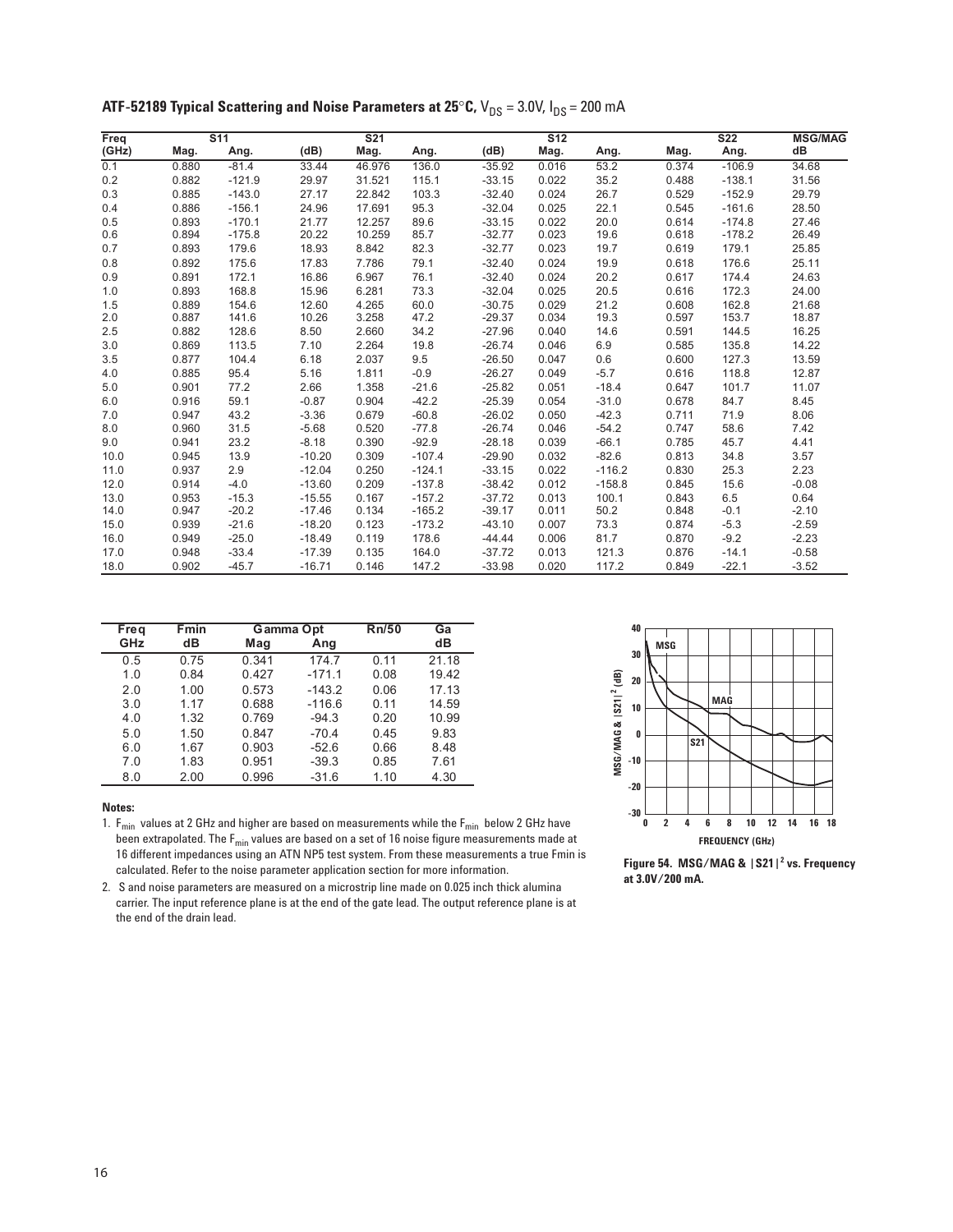## **Device Models, PCB Layout and Stencil Device**

Refer to Avago's Web Site: www.avagotech.com/view/rf

## **SOT89 Package Dimensions**







|                |      | <b>DIMENSIONS IN MILLIMETERS</b> |            | <b>DIMENSIONS IN INCHES</b> |            |       |  |
|----------------|------|----------------------------------|------------|-----------------------------|------------|-------|--|
| <b>SYMBOLS</b> | MIN  | <b>NOM</b>                       | <b>MAX</b> | <b>MIN</b>                  | <b>NOM</b> | MAX   |  |
| A              | 1.40 | 1.50                             | 1.60       | 0.055                       | 0.059      | 0.063 |  |
| L              | 0.89 | 1.04                             | 1.20       | 0.0350                      | 0.041      | 0.047 |  |
| b              | 0.36 | 0.42                             | 0.48       | 0.014                       | 0.016      | 0.018 |  |
| b <sub>1</sub> | 0.41 | 0.47                             | 0.53       | 0.016                       | 0.018      | 0.030 |  |
| C              | 0.38 | 0.40                             | 0.43       | 0.014                       | 0.015      | 0.017 |  |
| D              | 4.40 | 4.50                             | 4.60       | 0.173                       | 0.177      | 0.181 |  |
| D <sub>1</sub> | 1.40 | 1.60                             | 1.75       | 0.055                       | 0.062      | 0.069 |  |
| E              | 3.94 | -                                | 4.25       | 0.155                       | ٠          | 0.167 |  |
| E <sub>1</sub> | 2.40 | 2.50                             | 2.60       | 0.094                       | 0.098      | 0.102 |  |
| e1             | 2.90 | 3.00                             | 3.10       | 0.114                       | 0.118      | 0.122 |  |
| S              | 0.65 | 0.75                             | 0.85       | 0.026                       | 0.030      | 0.034 |  |
| e              | 1.40 | 1.50                             | 1.60       | 0.054                       | 0.059      | 0.063 |  |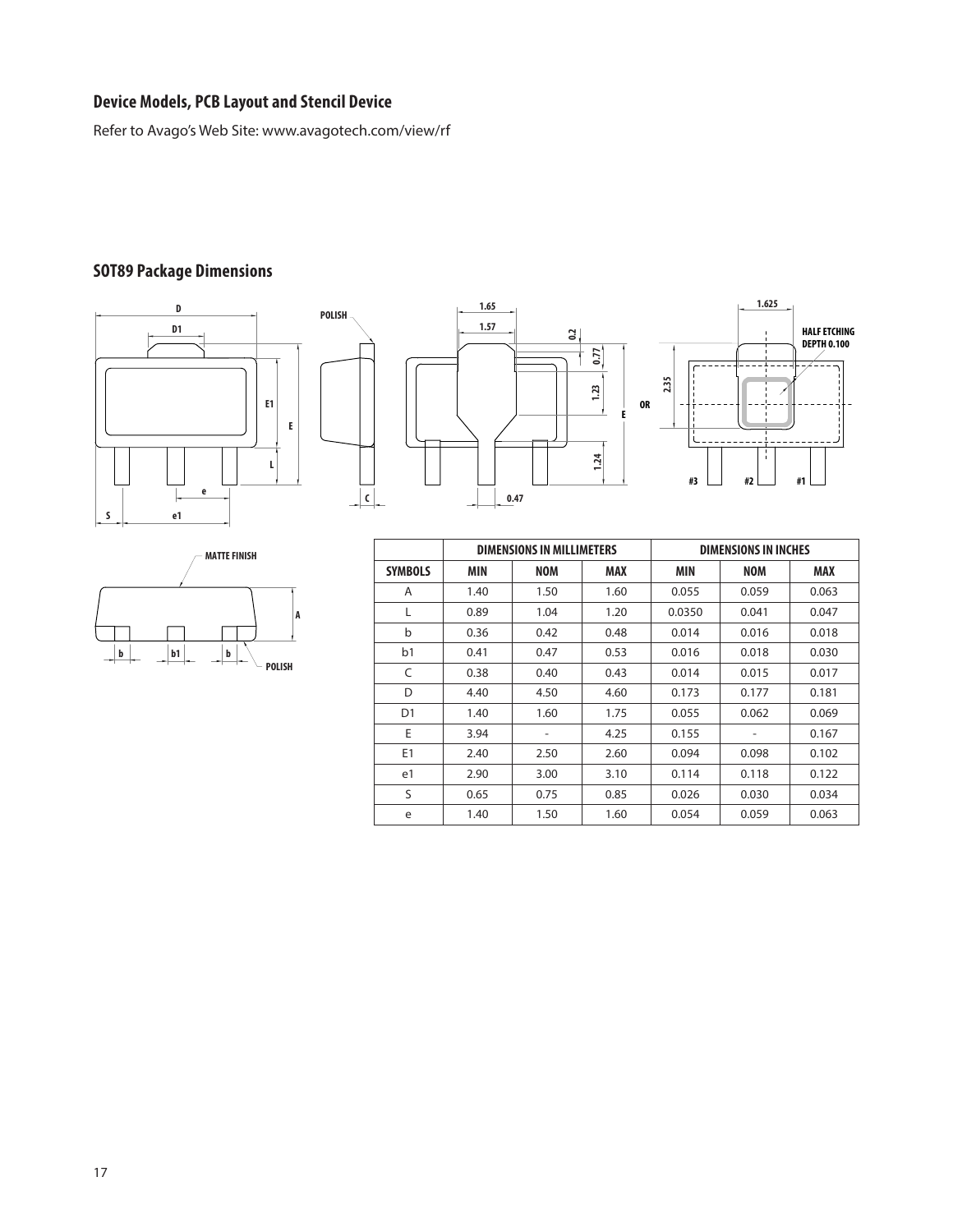## **Device Orientation**





**Tape Dimensions**



**SECTION A - A**

**Ao = 4.60**

**Bo = 4.90**  $Ko = 1.90$ 

**DIMENSIONS IN MM**

**NOTES:**

**1. 10 SPROCKET HOLE PITCH CUMULATIVE TOLERANCE ±0.2**

**2. CAMBER IN COMPLIANCE WITH EIA 481**

**3. POCKET POSITION RELATIVE TO SPROCKET HOLE MEASURED**

 **AS TRUE POSITION OF POCKET, NOT POCKET HOLE**